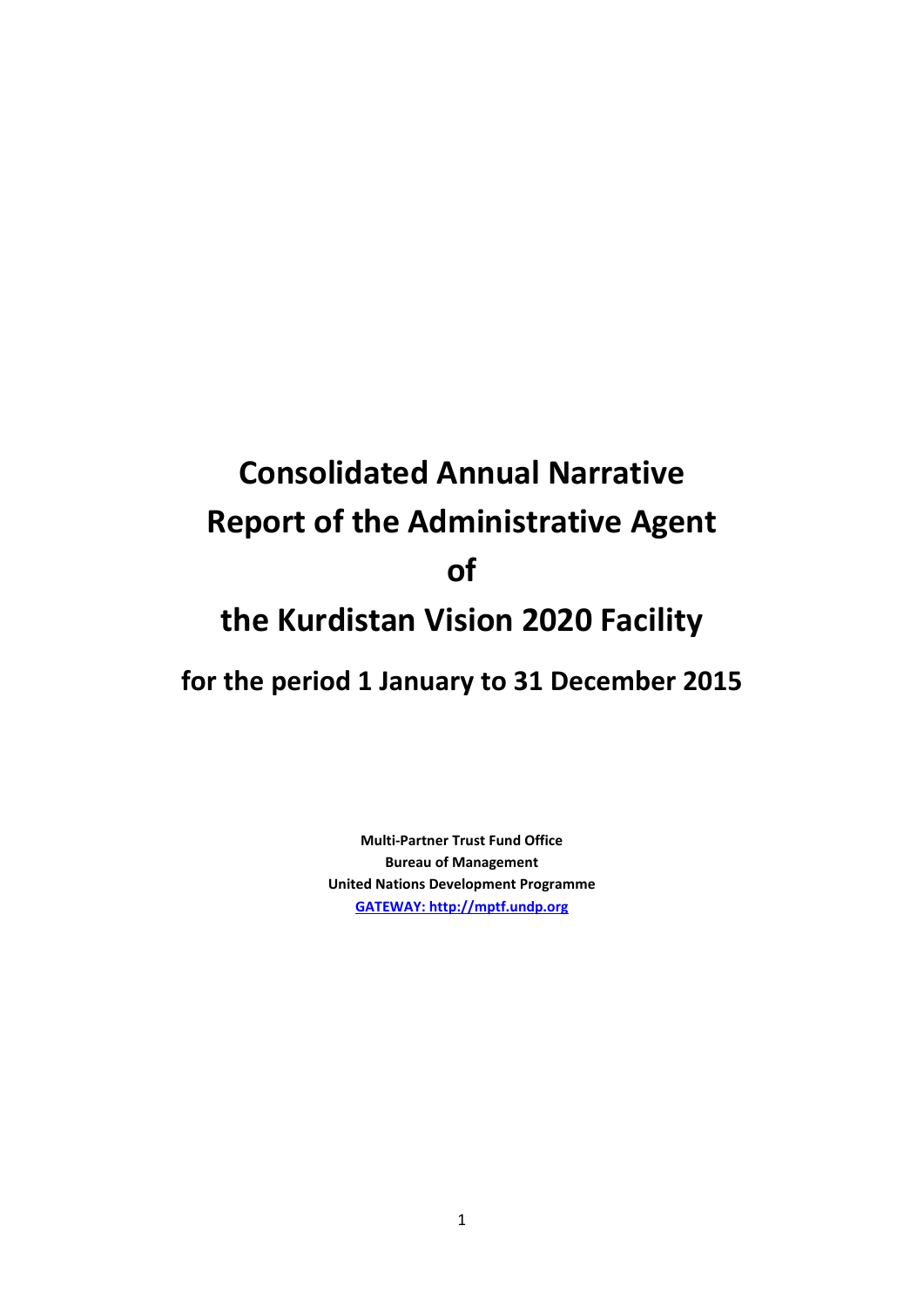#### **PARTICIPATING ORGANIZATIONS CONTRIBUTORS**



Food and Agriculture Organizat







UNDP(MDTF/PUNO only).



United Nations Educational, Sc



United Nations Population Fund



UN Centre for Human Settlement



United Nations Children's Fund



UNWOMEN



World Food Programme



World Health Organization



Kurdistan Regional Govt Iraq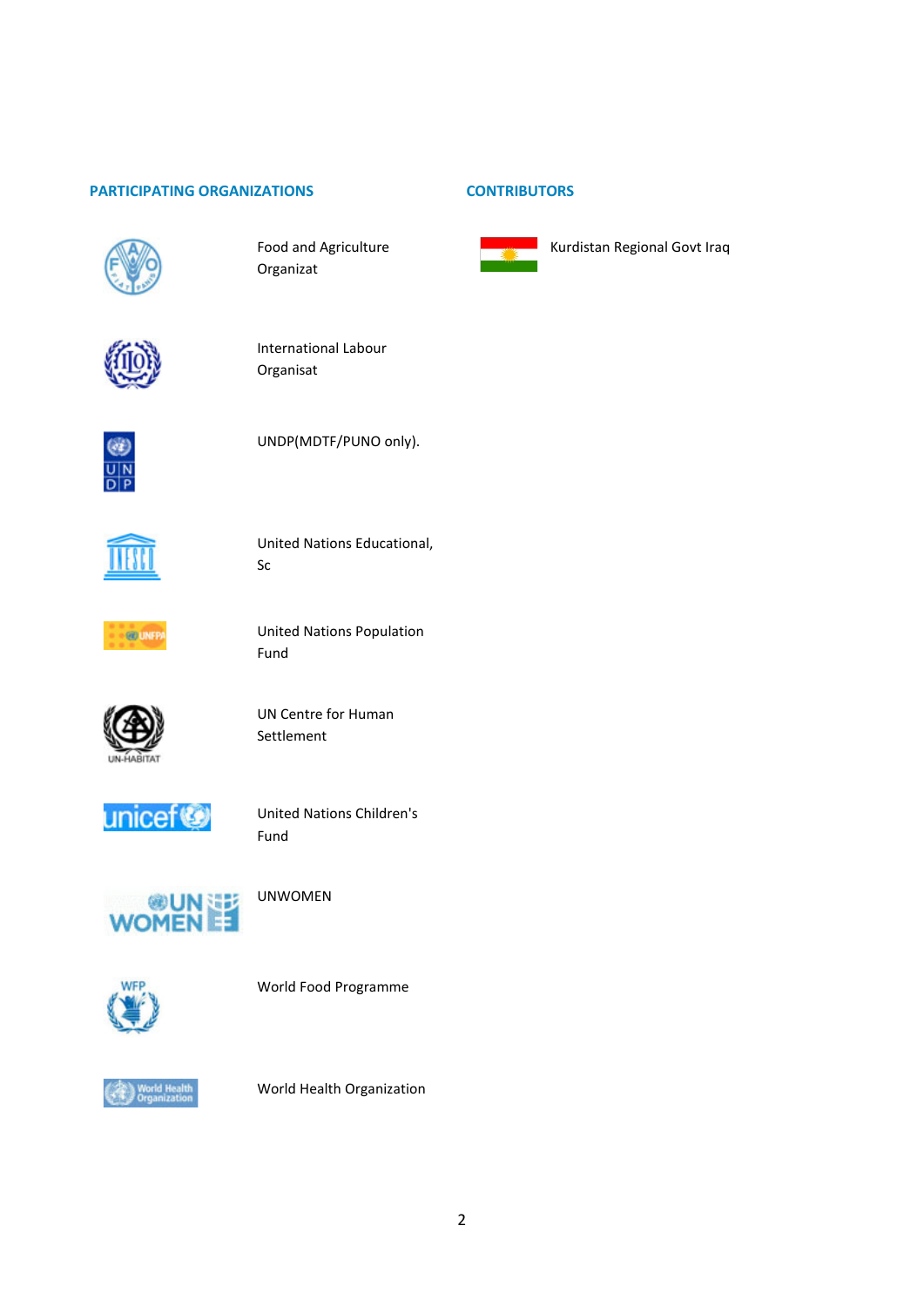# **2015 (second) Consolidated Annual Progress Report on Activities Implemented under the Kurdistan Region-Iraq Trust Fund, Vision 2020 Introduction**

The 2015 Annual (second) Progress Report on Activities Implemented under the Kurdistan Region Vision 2020 Fund is submitted to the Ministry of Planning of the Kurdistan Region Government (KRG) in accordance with the terms and conditions set out in the Facility TOR and further specified in the SAA and the MOU. The information presented in this Progress Report covers the period 1 January to 31 December 2015.

On 31 October 2013 - The Kurdistan Region Government and the Integrated Coordination Office for Development and Humanitarian Affairs (ICODHA) of the United Nations Assistance Mission for Iraq (UNAMI) have signed of an agreement to launch a joint Trust Fund aimed at supporting the Kurdistan Region Government's development vision outlined in the Kurdistan Vision 2020 Development Strategy. The official title of the fund is "Kurdistan Vision 2020 Joint Programming Facility".

The Facility provides a mechanism for the Kurdistan Region Government to draw upon expertise of the United Nations System to support the realization of development objectives for and implementation of development programs targeting priority sectors including health and social services, education, employment, physical infrastructure, good governance and economic development. The Kurdistan Region Government is the main funder of the Facility and has pledged a total of approximately USD13.9 million of which USD4.2 million have been deposited to date. In addition, the Participating UN Organizations also provide resources for the programmes funded through the facility. The total resources provided by the Participating UN Organization for the on-going projects is estimated at approximately USD4.1 million.

The information contained in the remainder of the report is consolidated based on information and data provided in the individual progress reports prepared at regional level and financial statements submitted by Participating Organizations at headquarter level to the MPTF Office as well as information on decisions taken by the KR Vision 2020 Steering Committee throughout the course of the reporting period.

# **Summary of the Kurdistan Vision 2020**

In September 2013, the Kurdistan Regional Government (KRG) launched the "Kurdistan Region of Iraq (KR-I) 2020: A Vision for the Future" (in short, Kurdistan Vision 2020) presenting the future vision of KR-I and its policy priorities for the next five-year period (2013-2017).

The four strategic pillars of the Kurdistan 2020 Vision are:

• **Putting people first** through focusing programming that targets the areas of health, education, inclusiveness and the labour market.

• **Building the Kurdistan's regional infrastructure** through improved transportation, water and sanitation, electricity, housing and communications.

• **Building the economic prosperity** for the region through the areas of agriculture, private sector growth and environmental protection.

• **Strengthening good governance** through continually building an effective and honest Government, budget, and civil service through needed reforms.

To support the achievement of its Vision, the KRG established the Kurdistan Vision 2020 Joint Programming Facility (hereafter "Facility"), to leverage UN expertise for the achievement Kurdistan Vision 2020 under the leadership of the KRG Ministry of Planning (KRG MoP).

Embodying the principals of Paris Declaration for Aid Effectiveness and Accra Agenda for Action the strategic framework for the Facility is fully aligned with the KRG Vision 2020. The 2020 Vision provides a strategic framework for the KRG to work towards common goals focusing on improving the well-being of the population of the KR-I.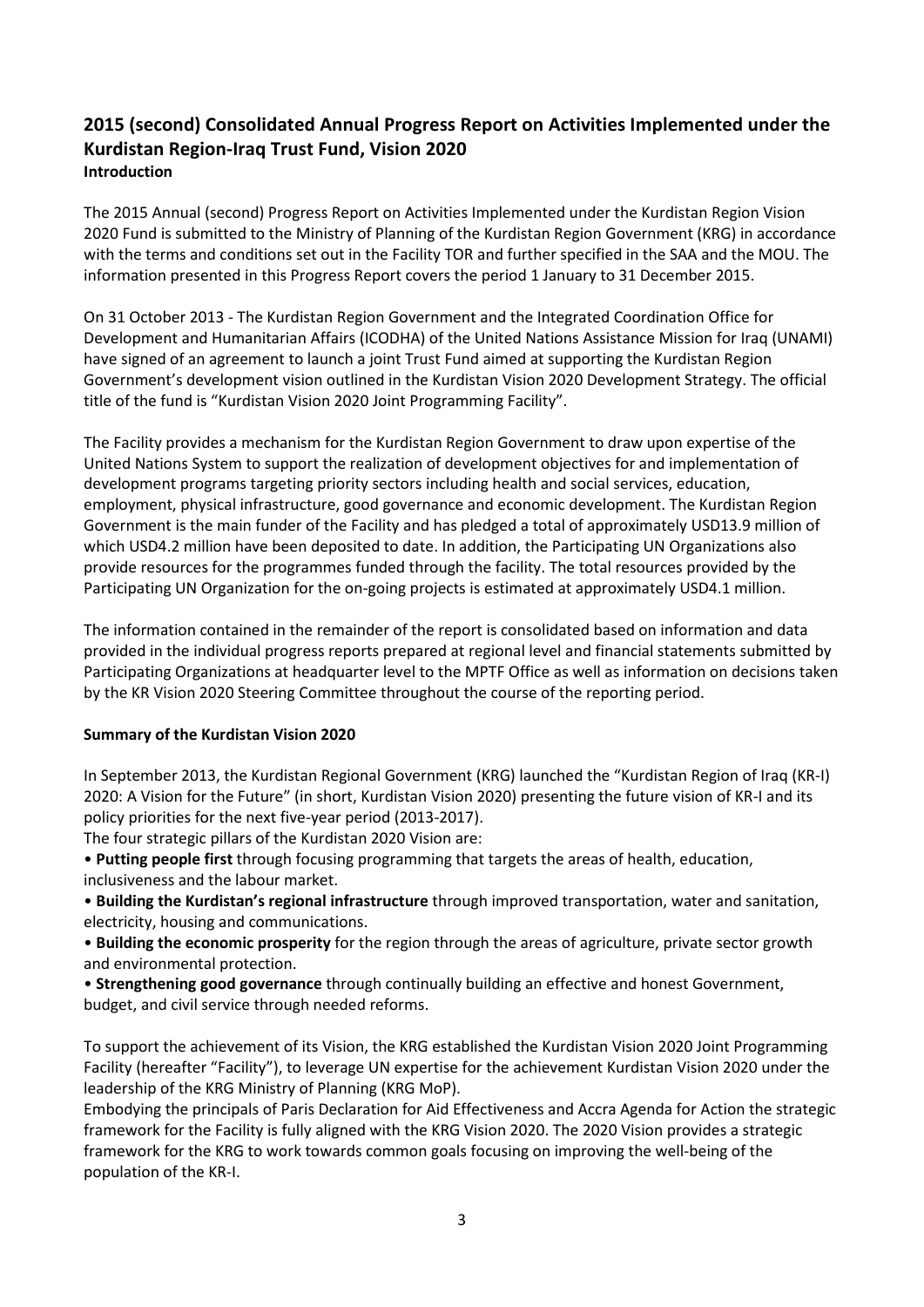The activities of supported by the Facility are equally aligned and consistent with the common priorities of the KRG and UN as outlined in the United Nations Development Assistance Framework (UNDAF) reflecting the overall development priorities in Iraq.

The Facility will be the primary financing mechanism between KRG and the UN agencies to achieve the common strategic priorities determined by the Kurdistan Vision 2020 and UNDAF. It is the first co-financing Facility, capitalized primarily from the KRG Investment budget, with UN counterpart contributions contributing to joint programming in the KR-I.

The Facilities overall strategic framework and governance and decision making structures are outlined in the Facility Terms of Reference.

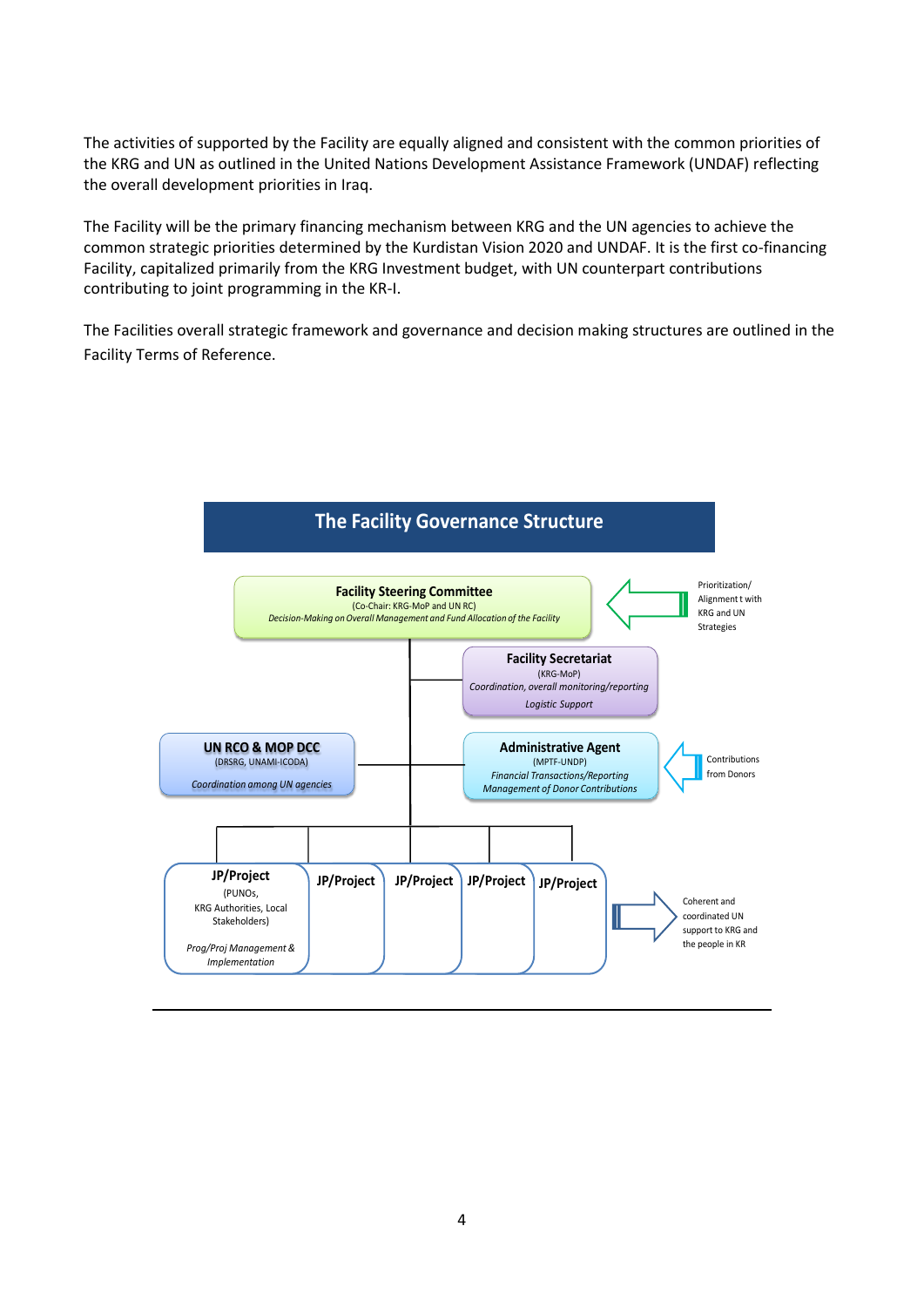# **2020 Joint facility Fund – Projects achievements covering period January 2015 – December 2015**

#### **1.** Pillar: **Putting People First**

#### Sector: **Ensuring an Inclusive Society**

# 1.1 **MPTF No. : 91231 : Safer city in Slemani under policy priority area : Assure equal opportunities for girls and women**

One of the main project objectives is to enhance capacity of duty bearers, in the intervention areas, and to respond to and prevent Violence against Women and Gender (VAW&G) in public space, in this regard UN WOMEN has contracted a firm to conduct the survey, analyze the data, and draft the initial reports on levels of harassment in Slemani. The firm, IDRC, was selected based on a competitive bidding process following UN standard procurement guidelines. The main activity conducted was the Women's Safety Audit. Maps of the Slemani public location have been provided by the municipality with the GIS information. Civil society members assessed through the map for identifying the most sensitive routes to the female of Slemani (Women and Girls) although all the locations are considered women are not feeling comfort they face harassment every were but the selected locations are the routes women are most sensitive. Designing the questionnaire form, civil society groups have been consulted about the questions should be included. Before starting the Woman Safety Audit (WSA) training and meetings were organized with the project Board and Core groups to have their inputs and potential ideas. WSA workshop was been conducted September 8th 2015 to the civil society 16 volunteer (including various age, level of education, etc). WSA conducted by the volunteers, according to the selected routes within Slemani public market (from Mawlawi street –Kaso mall –cinema location, Qrzdy street ) 2nd Baredaka –malwai---mhkjama – Emergency hospital and Qanat street 3rd Mzgawte gawra –Kaneskan --- Jumla bazaar up to Kaneskan main street. Follow up meeting with the civil society groups and gathering filled questioners from them, which included analysis of data. Questionnaire results have been analysed by the project team according to the data collected by volunteers in preparation of producing a final audit report to share with the local authotities. Work was also started on producing the Neighbourhood Upgrading plan and consultation was conducted with local stakeholders to develop a vision statement and objectives for the area. Vision Statement developed : "Space where business and people can work in harmony, safety and a good environment". Objectives of the Vision are :

- 1. Culture of prevention
- 2. Better coordination between stakeholders
- 3. Legal and regulation
- 4. Social community contract/responsibility
- 5. Built environment/physical
- 6. Access and mobility
- 7. Focus on women and girls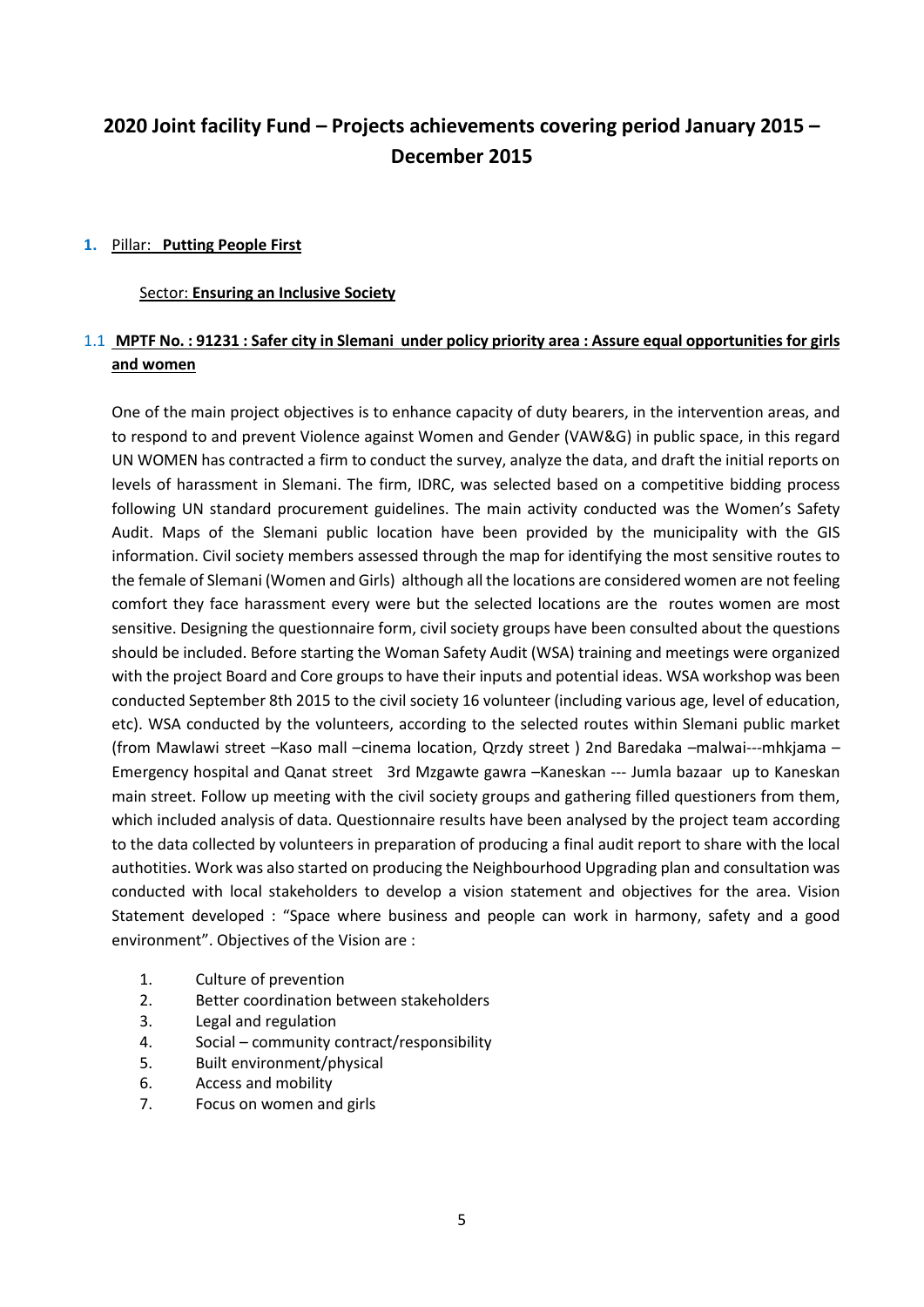# **Challenges and issues faced during implementation within the reporting period:**

Concerns regarding working with local authorities who are not being paid – low morale, issues with attendance. Also delay in receiving the second tranche affected the continuity of project activities.

# 1.2 **MPTF No.: 91232 : Strengthening the care, prevention and reintegration mechanisms for children and young people who are contact with the law, including increased employment opportunities for youth released from detention, under policy priority area : Assure the development and inclusion of youth**

Following the agreement with the two local implementing partners in the Kurdistan Region (KSC and Harikar) Organization, 192 children in contact with the law provided with social reintegration services. In addition to that, 150 children in contact with the law during the pre-trail are provided with legal aid services. An estimated of more than 100 children released by the juvenile judge and kept under the supervision of the behavior monitoring unit at the juvenile court.

UNICEF in close cooperation with the Swedish Prison and Probation Service organized a study tour to Sweden and attended by Chairman of the Juvenile Care Council, Minister of Labour and Social Affairs (MoLSA) , two members, social workers, juvenile judges, and police officers form the three Governorates of the Kurdistan Region to share experiences and good practices about juvenile justice in particular alternative to detention for children in contact with the law.

As a follow up to the Sweden study tour and the recommendation of the workshop in promoting alternative to detention, UNICEF and MoLSA continue to engage strengthening Juvenile Justice Coordination in all three governorates in KRG. The Juvenile Justice Task Force (JJTF) was established in three governorates. The task force consists of social workers from observation house and reformatory centers, juvenile judges, Juvenile Magistrate, Head of Juvenile detention, Director of Social reformatories, Human Rights Commission, public prosecutors, Juvenile police officers, and representatives of MoLSA, UNICEF, and a local NGO.

UNICEF, in close collaboration with MoLSA, developed the Terms of Reference (ToR) The Juvenile Justice task force aims at providing strategic direction and leadership to ensure Child Friendly Legal Procedures for children in contact with law - whether as victims or witnesses of crime or alleged offenders and ensure bottom-up link with Juvenile Care Council. The Justice for Children task force is set out to achieve the following:

- Reduce the number of children in contact with law in detention and ensure that deprivation of the liberty of a juvenile should be a disposition of last resort and for the minimum necessary period and should be limited to exceptional cases.
- Increase various alternatives such as diversion (directing children away from juvenile proceedings and towards community solution), restorative justice (promoting reconciliation, restitution and responsibility through the involvement of child, family member, victims and community), and alternative to custodial sentencing (counselling, probation and community services).
- Improve legal and social reintegration support for children in contact with Law.
- Promote and coordinate community and school based prevention to violence against children and Juvenile delinquency.

To achieve above mentioned, the Juvenile Justice Task Force (JJTF) will carry out the following tasks: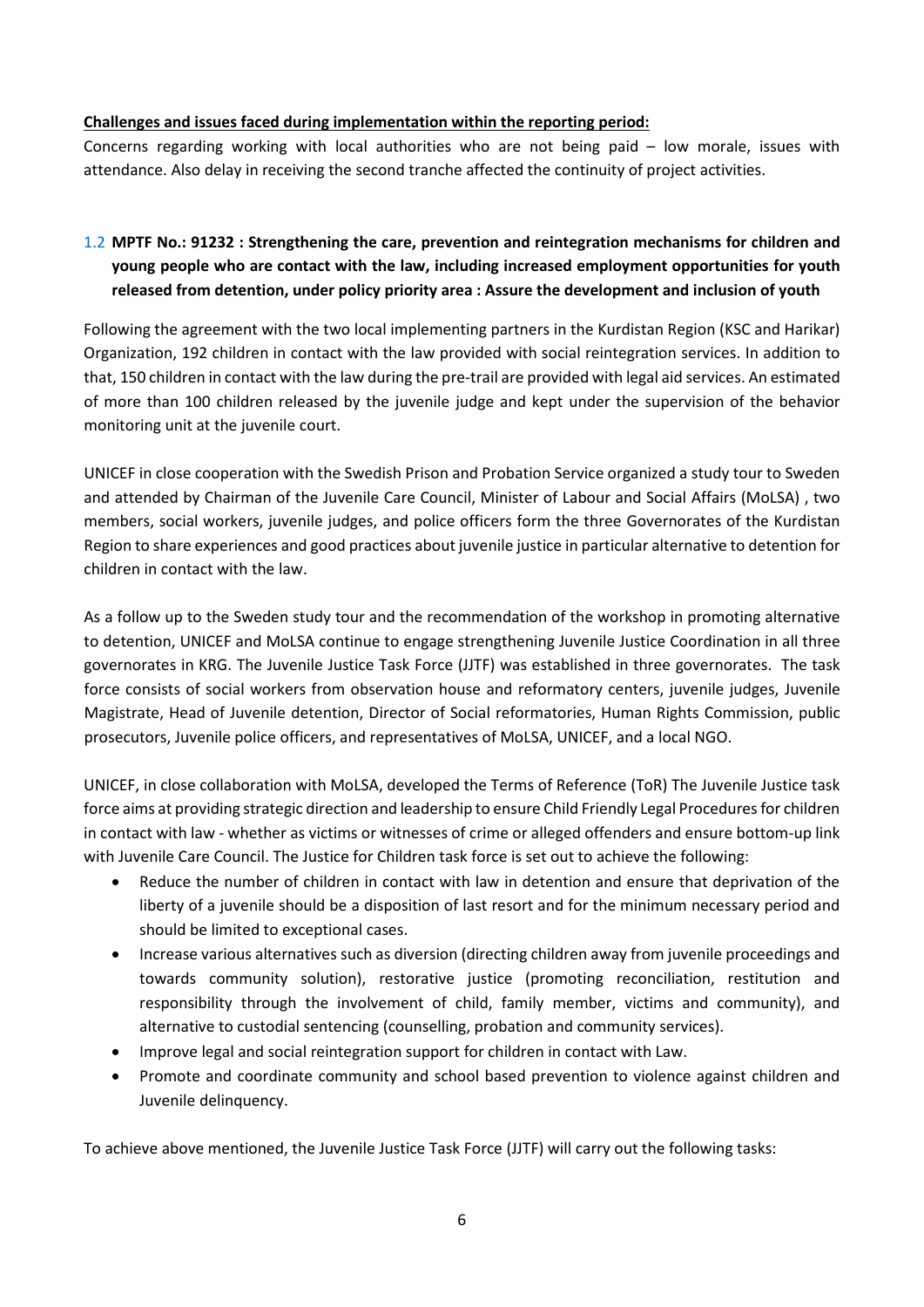- Undertake systematic data collection of children in contact with the law including children arrested terrorism related charges and provide monthly statistical and qualitative analysis including bottleneck and trends on the situation of children, Social Workers, Reformatory and Observation houses.
- Provide quarterly briefings to Juvenile Care Council on the situation of children in contact with law and advocacy issues require JCC attention and support by Chair of Justice for Children Task Force.
- In line with national legislation, identify practical approach to implement alternative messages such as diversion (directing children away from juvenile proceedings and towards community solution), restorative justice (promoting reconciliation, restitution and responsibility through the involvement of child, family member, victims and community), and alternative to custodial sentencing (counselling, probation and community services).
- Coordinate with relevant department, agencies and ensure all children have legal representation and access to reintegration services.
- Ensure systematic case management for children in contact with law.
- Advocate for community based prevention strategy on violence against children at school and communities including IDPs and refugees camps.

The Juvenile Justice Task Force met twice in Erbil, Slemani and Dohuk to update on the situation of children in contact with the law, challenges and achievements and advocate for issues requires urgent action for the improvement of the Juvenile Justice system, including promoting alternative to detention measures. Three major achievements being made at the regional level through the advocacy made by the group with the Ministry of Interior:

- 1. Assign a Police Officer to be focal point at each district police stations in different areas of the three governorates where there are no Juvenile Policy officers to accelerate the investigation and diversion of children who are in contact with the law;
- 2. Provide social workers to the juvenile police centers to accompany children during investigation process;

3. The juvenile Police in Slemani equipped with two more caravans to have more spaces for children's investigation while waiting.

A Foster Care Pilot Project started in Slemani. A technical consultative committee and a local implementing group established to oversee the project implementation. In addition a legal consultation meeting organized by UNICEF implementing partner STEP's international legal consultant on 5<sup>th</sup> December. The meeting was attended by 12 Participants including juvenile judges, attorney general, Head of the Juvenile Police, legal representative of MoLSA, STEP lawyers, and UNICEF. Foster Care Consultation Group meeting held in November. Linkages between Foster Care Consultation Group and Juvenile Care Council established. The Foster Care Consultation Group is expected to report the progress in each Juvenile Care Council quarterly meeting.

With regard to providing reintegration assistance to children in contact with the law, two meetings were held with a team of the General Directorate of Social Reform to discuss the implementation modality and identifying an experienced National NGO to implement the reintegration program, this entail organizing a study tour on alternative to detentions for key stakeholders, and in this regard and in consultation with the Ministry of Labor and Social Affairs, two countries were proposed for study tour on alternative to detention for children in conflict with law. The period from September till December 2014 concluded discussions with the local counterparts as well as the involved UN agencies to draft and prepare policy paper on alternative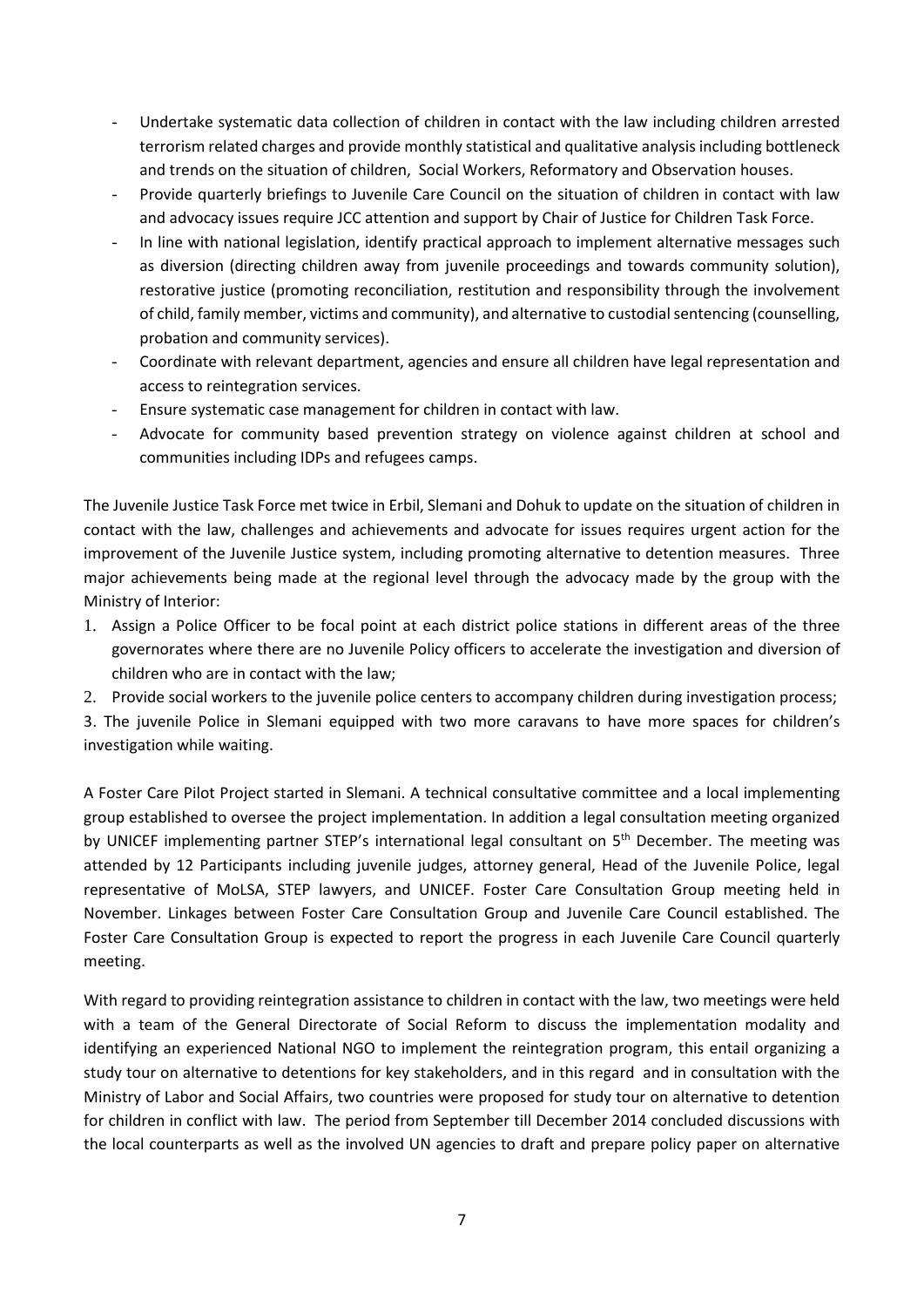care options for children and young people whom are unable to return back to their parents', the policy paper is being submitted to the Council of Minister for review and endorsement.

UNFPA has prepared the rehabilitation package in terms of psycho- social services to be distributed and used during the rehabilitation process and training activities. Capacity of 22 social workers from the reformatories of Erbil, Slemani and Dohuk was enhanced in screening risky behavior through a five days' training workshop. The training focused on enhancing capacity of the social workers in screening risky behavior and it is importance in the rehabilitation process. In this connection consensus has been reached over the training program of social workers and follow-up mechanisms on the three reformatories. A one day workshop been conducted on 9/11/2014 with the management and social workers of the three reformatories in Kurdistan. It was and orientation and planning workshop.

With the regard to reproductive health vocational, employability and life skills training provided for 50 juveniles in MOLSA vocational training centers, assessment of the Juvenile's vocational training needs in Dohuk and Slemani reformatories has been conducted by UNFPA, a program on After-release support services have been introduced and developed in coordination with youth centers and local NGOs and in term of providing technical assistant an agreement has been reached with American University in Beirut (AUB) to provide technical assistance on developing after release guidelines and capacity building of staff.

# **Challenges and issues faced during implementation within the reporting period:**

The delay in receiving second tranche has delayed implementation of some activities.

# 1.3 **MPTF No. : 91233 : Physical and Socio-Economic Rehabilitation and Reintegration of Persons with Disabilities/Mine Victims and Community Based Mine Risk Education and Victim Assistance in Kurdistan Region of Iraq, under policy priority area : Assure the development and inclusion of youth**

UNICEF, in coordination with its implementing partner Iraqi Kurdistan Mine Action Agency IKMAA, visited 35 schools in Dohuk Governorate with a two-fold scope. First, assess the teaching methodology in place for the MRE messages, which form part of the formal education curriculum. Second, provide orientation to school teachers orient on how to engage with children in schools and teach them about MRE.

About 45 religious leaders in Kura town trained on MRE/UXOs. Leaflets and posters have been distributed by IKMAA among people visiting Kuna, a tourist area. The leaflets are used to orient the religious leaders about risk mitigation and prevention measures as related to the use of mines and UXOs. IKMAA worked with religious leaders to disseminate education and raising awareness messages through the mosques. The team from IKMAA visited mosques for field monitoring, to ascertain the degree and quality of participation and support extended by the religious leaders. 25 billboards have been displayed in 25 targeted Mine/UXO contaminated villages. Communities were selected based on the following main criteria: mine contamination, and number of victims in each village as per existing data. The billboards contain information on MRE focal point of the village, particular community mapping and mine contaminated areas in the village in Erbil, Dohuk and Slemani.

Acknowledging IDPs are on the move in areas at risk of unexploded devices, UNICEF supported the training on MRE held during April and May for 18 community leaders, and 45 NGO field staff from SCI and Harikar working in IDP camps such as Domiz, Akre and Darashakran in Dohuk governorate. The training was facilitated by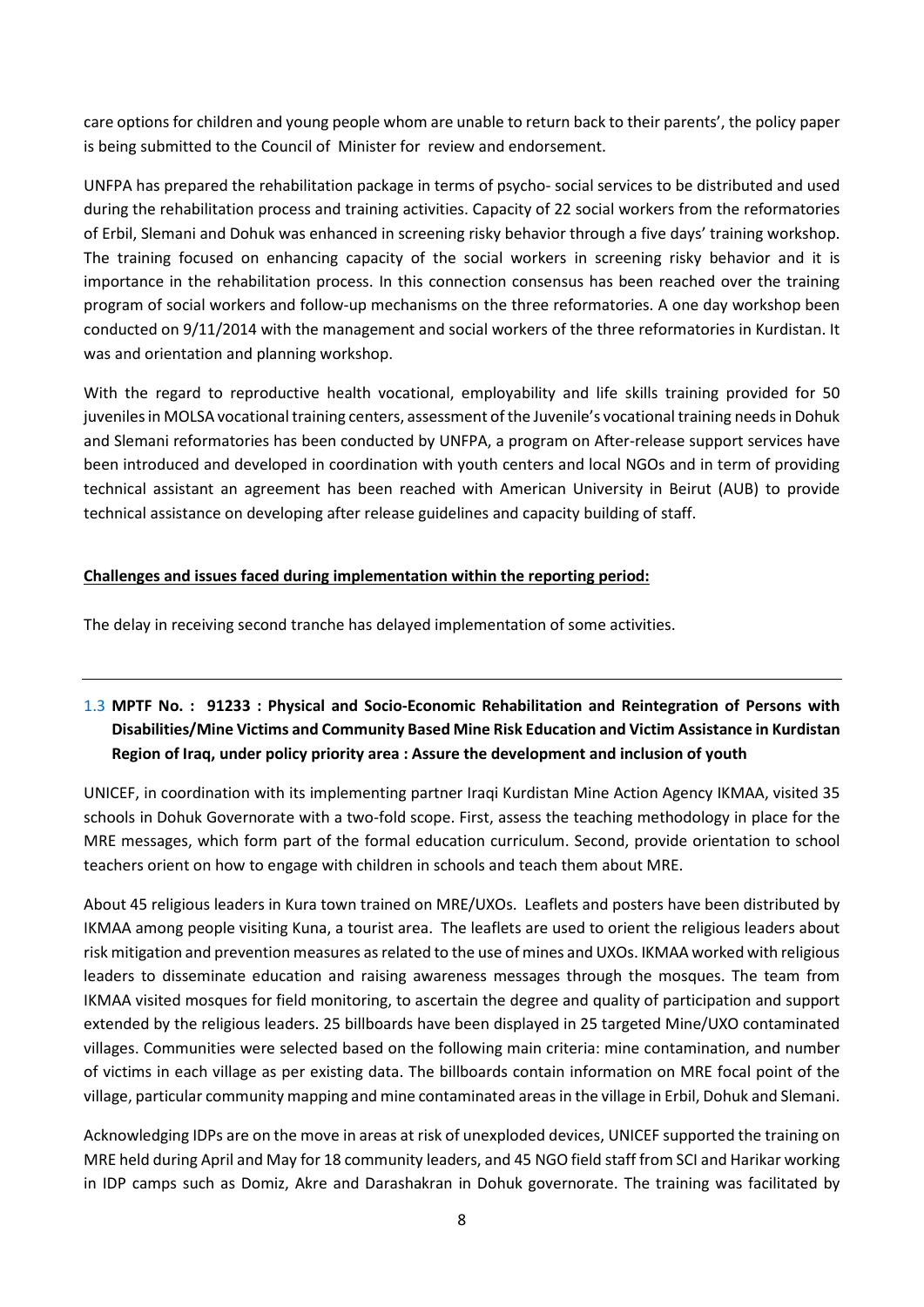IKMAA. The training focused on type and history of Mines and UXOs, key messages of prevention, how to get help while at risk of mines in the field, guidance when you reach mines or UXOs.

In February 2015, UNDP signed the Responsible Party Agreements (RPA) with the implementing partners: Kurdistan Organization for Rehabilitation of Disabled (KORD), Diana Ortho-Prosthetic Rehabilitation and Vocational Training Center (DPLC), and Dohuk Ortho-Prosthetic, Rehabilitation and Vocational Training Center (PLCD). The RPAs regulate the implementation framework of the projects identified under each sub-output in Vision 2020 among the three KRG governorates. The RPA framework is 15<sup>th</sup> February –30<sup>th</sup> June 2015.

- During the period of March May 2015; a total of 234 Persons with Disabilities (PwDs) provided with Ortho-Prosthetic devices (both upper and lower limbs).
- A total of 1,104 PwDs provided with Physiotherapy services.
- A total of 415 PwDs provided with maintenance to their prosthetic devices (artificial limbs).
- A total of 471 PwDs provided with Mobility Aids (i.e. crutches, wheelchair, walker frame etc.)

Since the re-establishment of Mine Action Working Group in early 2015, two coordination meeting organized. There has been significant improvement observed among Mine action agencies and local stakeholders in terms of better coordination and information sharing of Mine Action activities.

# **Challenges and issues faced during implementation within the reporting period:**

The project was officially launched in September 2014; however, the Memorandum of Understanding signed between KRG and UN partners required additional interactions and consultations to reach mutual agreement on the division of responsibilities and mandate among parties. As a result, the first disbursement of funds took place in December 2014; in light of this, partners launched the plan of work towards the end of the year. The overall delay is approximately one-quarter long; to minimize any further delay and/or reschedule of interventions, UNICEF and its implementing partners have requested a no cost extension until 30 June 2016 , which has been generously agreed by the KRG-Ministry of Planning. However, due to the delay in receiving the second tranche from KRG - MoP, some activities and agreements with partners are on hold until further notice.

# *1.4* **MPTF No : 91235: Kurdistan Centre of Gender Studies, under policy priority area : Strengthen laws against discrimination and their enforcement**

During the reporting period, there were many achievements by all the partners working on the Kurdistan Centre for Gender Studies (KCGS) comprising of UN Women, UNDP, Soran University and the High council of Women Affairs (HCoWA). Despite all the challenges the below activities were carried out:

- Series of meetings of the KCGS board were organized to follow up on the progress and challenges.
- The KCGS has amended the ToR and the work plan according to the new timelines set for the activities and the upcoming trends.
- Deploying a UNV to support the activities of the KCGS related to coordination with the communities, networking and mobilizing.
- Five days Training for Trainers workshop by UNDP, helped develop the capacity of 8 trainers and enable them to understand the nature, purpose and methods of coaching, it further provided an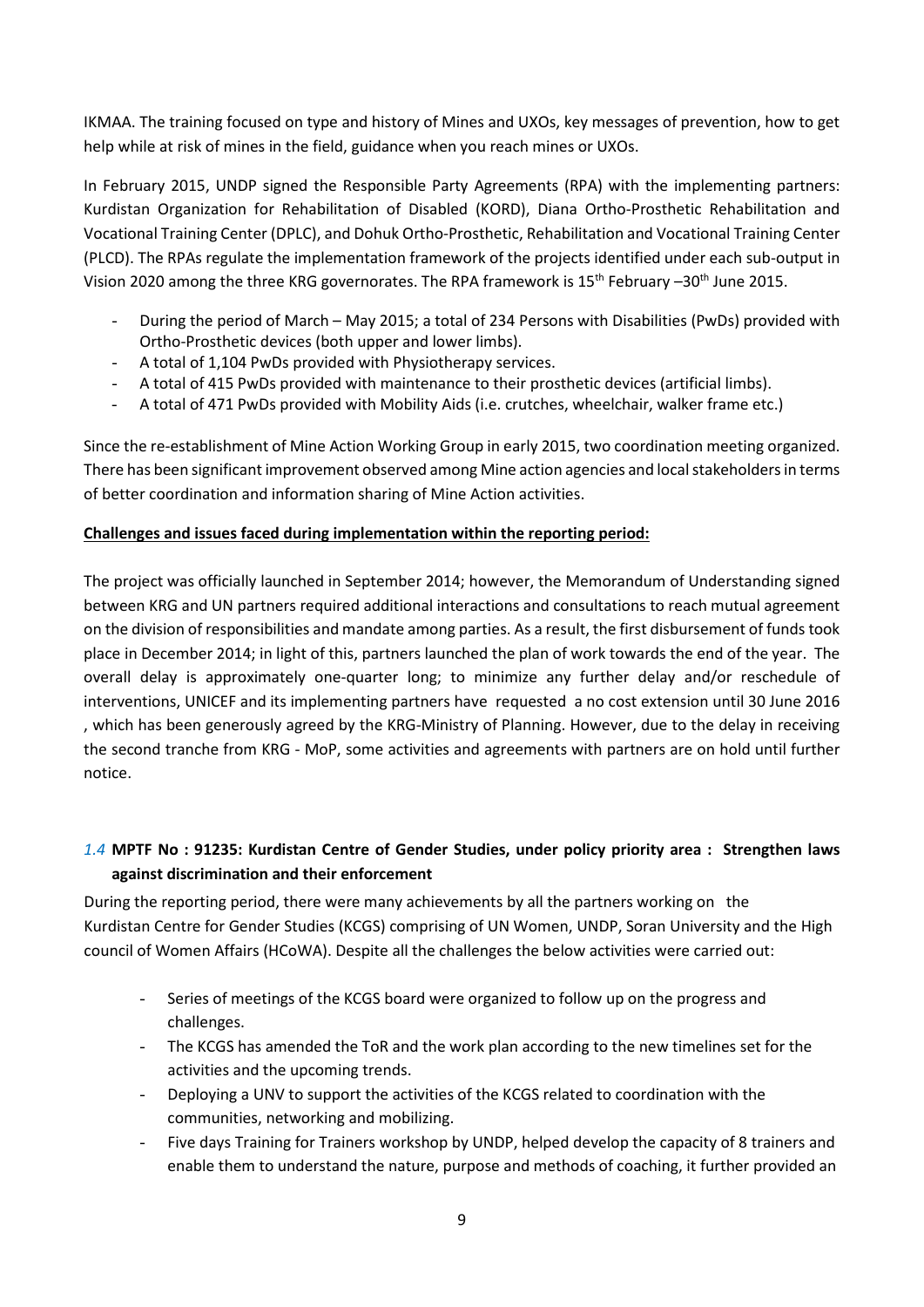opportunity to practice training skills and raise awareness about the topics covered in the training.

- The KCGS has re-advertised the positions of Master Trainers-MTs, because there is a need to have more qualified trainers.
- The first round of the trainings have been conducted for staff of the Ministry of Health and Ministry of Labor and Social Affairs.
- Six other MTs have been selected to be hired by the center who will conduct the first trainings for the targeted institutions early October.
- The official opening event of the KCGS was organized on 2.12.2015 the reporting period with attendance of the Deputy Prime Minister, president of Soran University, Governor of Erbil, Ministers, UN Women and representation from other UN agencies and NGOs.
- UNDP has facilitated a session in the one day workshop conducted in June 4th 2015 explaining the structure of the center and operating tools and techniques. The UNDP gender specialist has supported the center with lessons learned and best practices of the GSC in Baghdad.
- Supported the center in developing the annual work plan
- Another round of ToT three days course with support from UNDP to the Management Team and stakeholders to orient them about the project and its objectives.

### **Challenges and issues faced during implementation within the reporting period:**

The key challenges of this project were the turnover of staff in UN Women and Soran University as the leading implementing partner for this project. Another constraint is the delay of processing the required paperwork and financial commitments.

# 1.5 **MPTF No: 91236: Harnessing evidence for community mobilization to eliminate Female Gentile Mutilation (FGM), under policy priority area: strengthen laws against discrimination and their enforcement**

During the reporting the Heartland Alliance International (HAI), in close collaboration with High Council Women Affairs (HCWA) and UNICEF, completed the data collection process through field research and focus group discussions and managed to input all data into a system (specially designed data base) , such as Atlas. All the collected data was evaluated on rolling basis to allow for additional correction in the field if there are errors in the data collection (e.g. survey instruments not properly filled out or surveyor input is illegible). The survey included a total of 6,259 questionnaires from all governorates of Kurdistan Region.

HAI conducted four test runs of the data system prior to launching the survey, coinciding with key milestones in preparing and finalizing the survey instrument. These include: 1) entering data from the pretest survey instrument; 2) entering data from the pilot test; 3) testing data input from staff to monitor and verify input controls upon collection of the first set of real data from the field. It is worth mentioning that 9 communities were mobilized to promote elimination and prevent FGM and this will raised the profile of the FGM elimination in the KRI policy making agenda.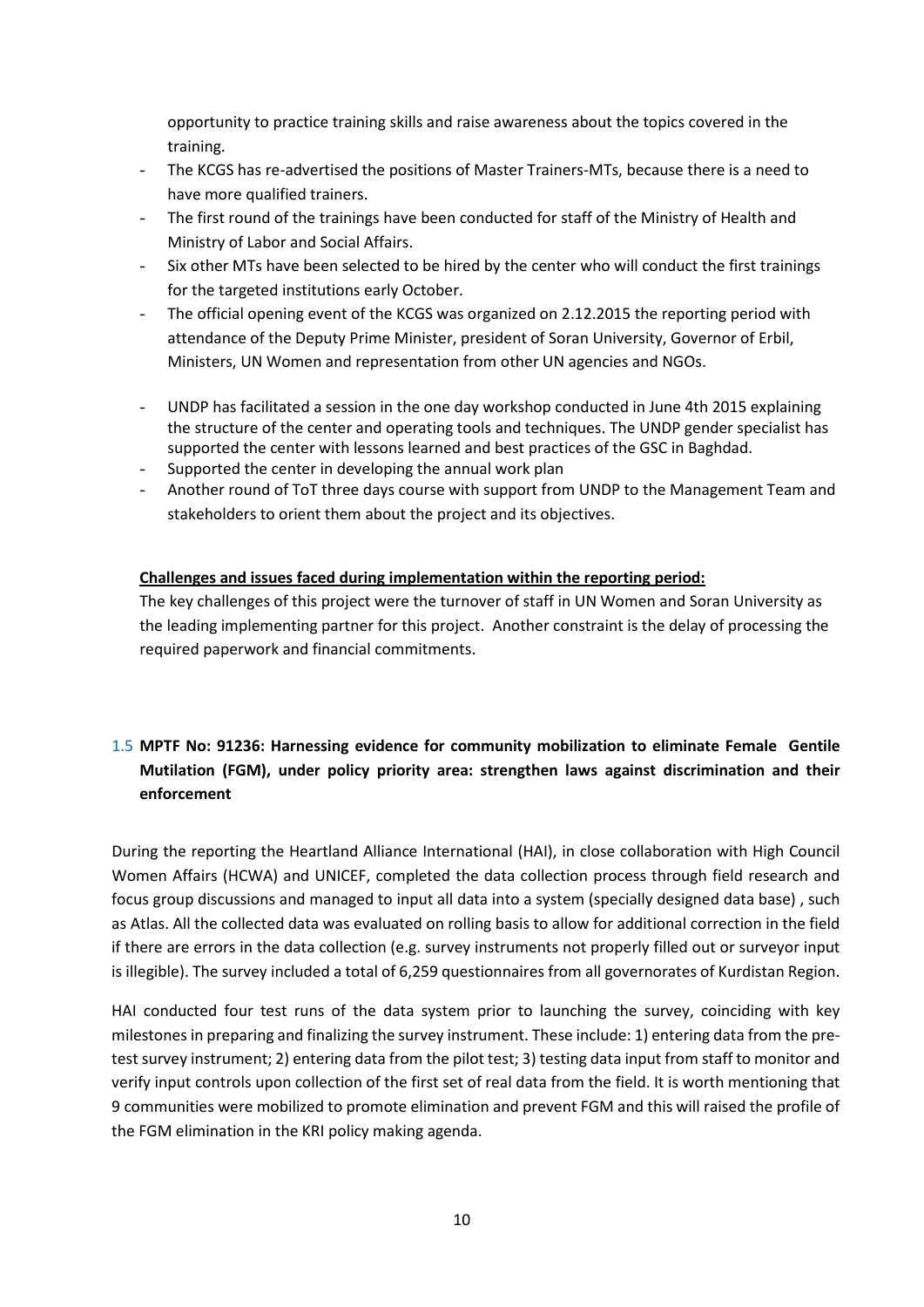The HCWA, in a close collaboration with the UN WOMEN in Iraq and Egypt, organized a study visit to Egypt including seven key senior officials from different Ministries and Departments such as Ministry of Endowment and Religious Affairs, Ministry of Education, Ministry of Health, Directorate of Combating Violence Against Women, the High Council of Women Affairs, Kurdistan Religious Union, and a representative from the UNWOMEN. The main goal of the visit was to exchange experiences, challenges and lessons learned on the harmful traditional practices, in particular FGM that is practiced in both countries of Egypt and Iraq and especially in KRG.

#### **Challenges and issues faced during implementation within the reporting period:**

The implementation of this project has faced some challenges during the inception period. To ensure the ease of access of field research team to the determined areas of research, HAI Team, needed to obtain an approval from Asayish (the KRG police force) in each governorate for conducting the FGM research, as Asayish offices throughout the KR-I do not function cohesively as one entity. In Slemani, HAI had to obtain two Asayish permits, for Slemani city and for the districts of Ranya and Kalar. Delays in receiving the approval caused resultant delays with commencing the data collection process. Obtaining the permission letter for Erbil was the biggest challenge and prescribed protocols dictated by clearances by the Minister of Interior which was finally achieved letter. However, efforts by HAI to overcome this hurdle and accelerate the research allowed the project to keep pace with the agreed timelines

Security challenges added to the constraints as areas such as Makhmur, in Southern Erbil Governorate and those in very close proximity to Mosul in Dohuk governorate, such as Gardashin, Qasrok and Shakhan Governorate, were at heightened risk due to occupation of these territories by Armed Groups. Therefore teams were not able to conduct any research there. In August, Dohuk governorate was under Turkish airstrikes and in the targeted areas, the field research was discontinued.

Accessibility was another factor, some of the randomly identified villages were too far away, 3-4 hours' drive from a city, with hardly accessible roads or desolate e.g. remote villages, where HAI had aimed to collect 10 questionnaires each, in some cases only had two occupied houses. Therefore these territories were replaced by other easily accessible and more populated in the same governorate.

Finally, similar to other projects, the delay in receiving second tranche resulted in delays in implementation of some activities.

# 1.6 **MPTF No :91237: Promote civic, social and economic participation of dis-advantaged youth in Kurdistan, under policy priority area: assure the development and inclusion of youth**

ILO implemented a training workshop on vocational curricula design using the DACUM and Competency Based Training –CBT-approach. The duration of the workshop was eight days (2-9 December). Fourteen instructors from seven MOLSA- Vocational Training centers from (Erbil, Duhok, Slemani, Soran, Germyan,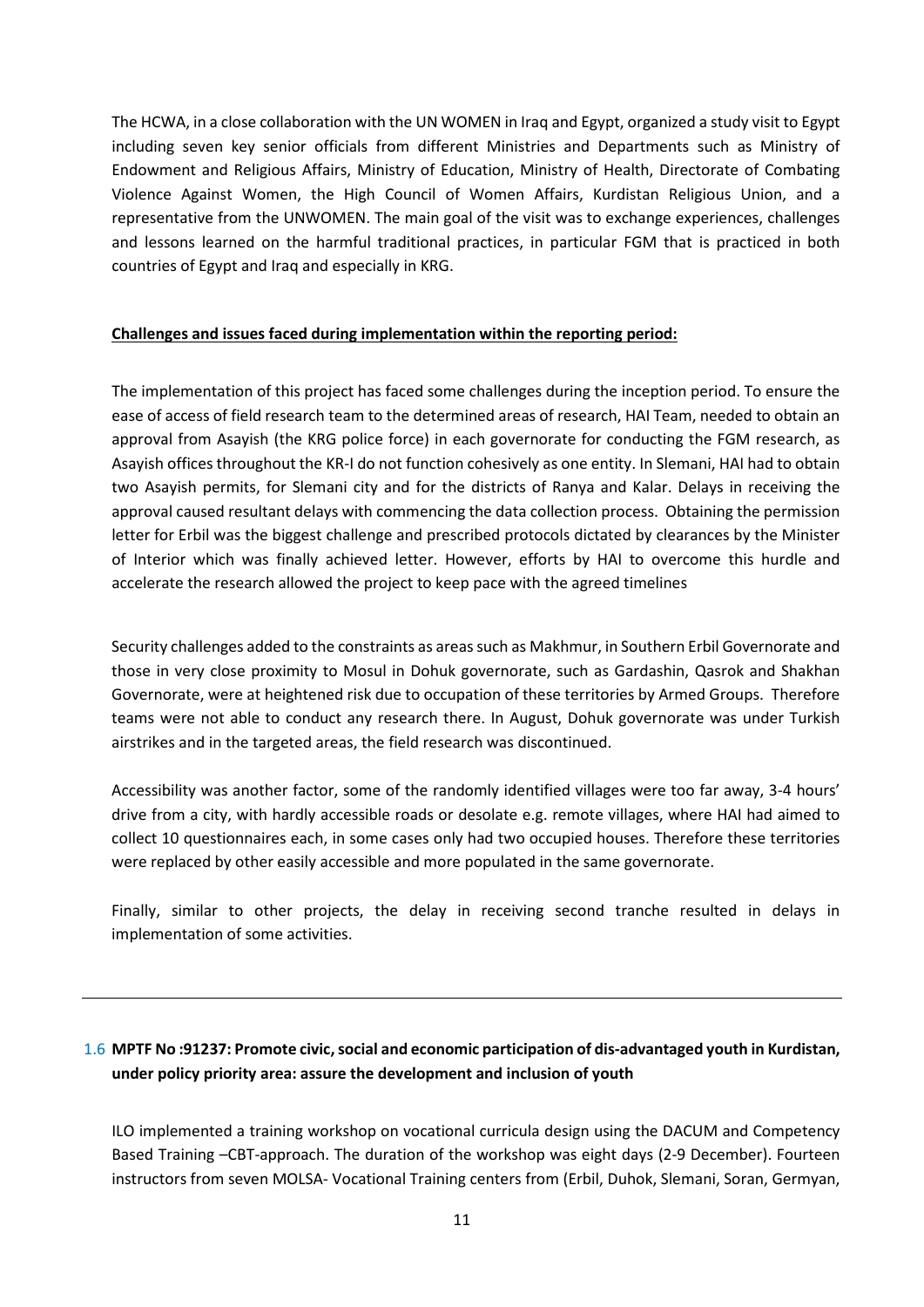Zakho and Swedish Academy in Erbil) participated in the workshop. The participants are currently working, under the ILO consultant guidance and supervision, on developing mew CBT-Curricula for six occupations (Car mechanics, electrical wiring, Air conditioning, Mobile telephone repair, Hair dressing and Iron works in construction). It is expected to complete the development of the new curricula by the end of February 2016 to be piloted in MOLSA-VTC's in March-April 2016 to equip (300-400) disadvantaged youth with the vocational skills required in the labor market.

The ILO manual "My first Business"-MFB- translated to Kurdish –Badini during the period October-December 2015. First workshop on MFB conducted in Erbil for the period 3-8/October 2015.Twenty three participants from MOLSA directorate of loans were participated. The MFB manual in Kurdish-Sorani used for training. Based on consultation with Ministry of Labour and Social Affairs and the directorate of Loans, the workshop programme was modified to cover two topics instead of one. The first topic was on the technical content of the MFB manual and the second topic was on the management of loans to develop MOLSA staff skills in planning, implementing and monitoring the loans to the target groups.

UNFPA conducted TOT workshop on Life skills conducted for the period 6-15 December 2015, for twenty four instructors from seven MOLSA Vocational Training Centers in (Erbil, Duhok, Slemani, Soran, Germyan and Zakho and Swedish academy in Erbil). TOT workshop on Peer Education conducted for the period 19- 23 November 2015. Twenty eight instructors from the youth centers of the Ministry Of Culture and Youth (MOCY) and some youth NGO have participated in the workshop.

# **Challenges and issues faced during implementation within the reporting period:**

As the project is targeting the disadvantaged youth in Kurdistan, the project faced the language barrier problem. All the manuals were translated to both Badini and Sorani Kurdish languages which caused the delay in implementing the capacity building programme. Even in the training workshops this problem affected the duration of the workshops and increased the costs. Another main challenge is the delay in receiving the second tranche due to the financial crises the KRG is facing.

# **1.7 : MPTF No 91238 : Socio-Economic Empowerment of Rural Women in Kurdistan Region, under policy priority area : assure equal opportunities for girls and women**

# FAO achievements during the reporting period:

A target need assessment survey to identify strategic investments and interventions required revision is completed. Selection of 450 rural women and girls as beneficiaries according to the special criteria is completed. FAO conduct memorandum of understanding with NCARE/ Jordan to organize training course for eighteen Iraqi extension officers working with Iraqi local communities in KRI three governorates to upgrade their capacity in the field of food processing and bee keeping. The first training course of six TOT representing Erbil, Dohuk and Slemani governorates in the field of milk processing was conducted successfully in NCARE/Jordan during the period 15-19 Feb 2015. The knowledge gained by the trainees from the training course is expected to be transferred to other extension service staff and selected beneficiaries (rural women and girls). The second training course of six TOT representing Erbil, Dohuk and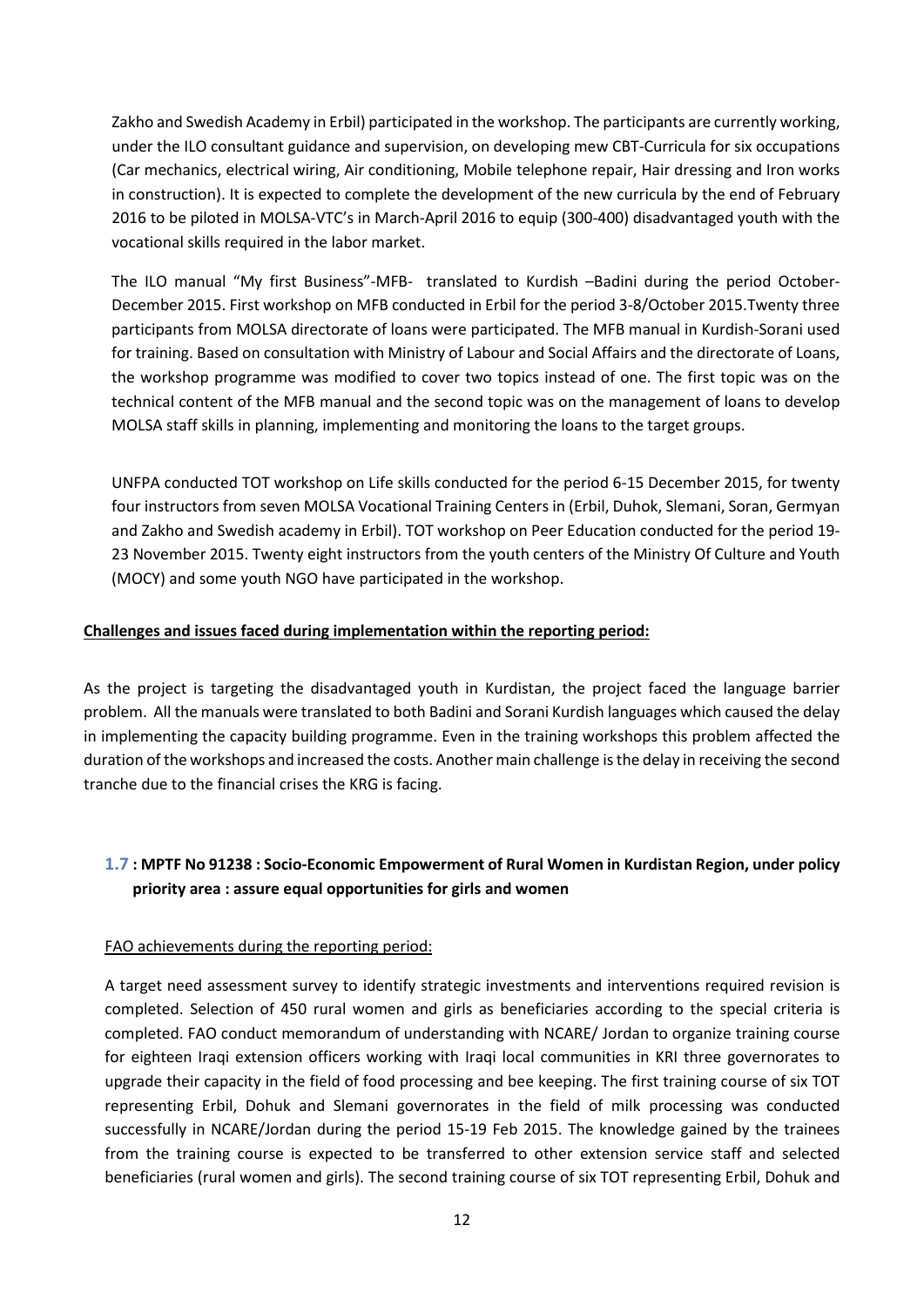Slemani governorates in the field of fruit processing was conducted successfully in NCARE/Jordan during the period 22-26 March 2015. The knowledge gained by the trainees from the training course is expected to be transferred to other extension service staff and selected beneficiaries (rural women and girls). The third training course of six TOT representing extension services in Erbil, Dohuk and Slemani governorates in the field of Bee keeping and honey production was conducted during the period 24-28 May 2015. The knowledge gained by the trainees from the training course is planned to be transferred to other extension service staff and selected beneficiaries (rural women and girls). A targeted needs assessment to identify the interventions required to promote agro-industrial development in the selected training centers was completed.

# UNESCO achievements during the reporting period:

Based on the evaluation of NGOs proposals, three NGOs were selected namely; PGN in Erbil, KSDO in Slemani and Alind in Duhok. UNESCO requested from the three NGOs to resubmit their financial proposals in line with the scope of work. On 12 July 2015 UNESCO contracted the three NGOs to open ten community learning centers (CLCs) targeting 600 women and girls as per below distribution:

| Governorate  | Name of NGO                                                           |
|--------------|-----------------------------------------------------------------------|
| Erbil        | Peace Generation Network (PGN), 180 women and girls                   |
| Slemani      | Kurdistan Social Development Organization (KSDO), 180 women and girls |
| <b>Duhok</b> | Alind organization for youth democratizing 240 women and girls        |

UNESCO agreed with the above mentioned NGOs on eight months of overall implementation period as agreed with MoE. During the reporting period, the below activities were implemented in Erbil, Sleimani and Duhok governorates:

- The three NGOs continued delivered literacy and life skills classes;
- Around 95% of the learners are able to read and write with 40% learning basic mathematics (adding, subtracting, among others)
- Delivered 60 hours of literacy classes for reading, writing, mathematics, and sociology with an average of 12 hours per week in each governorate.
- Delivered at least 4 hours per week hours of psychosocial and health information per literacy class in each governorate. These orientation sessions provide the students with information about how to take good care of their health and the health of their children and thus reduce disease and pay attention to hygiene in addition to their psychosocial health in each governorate.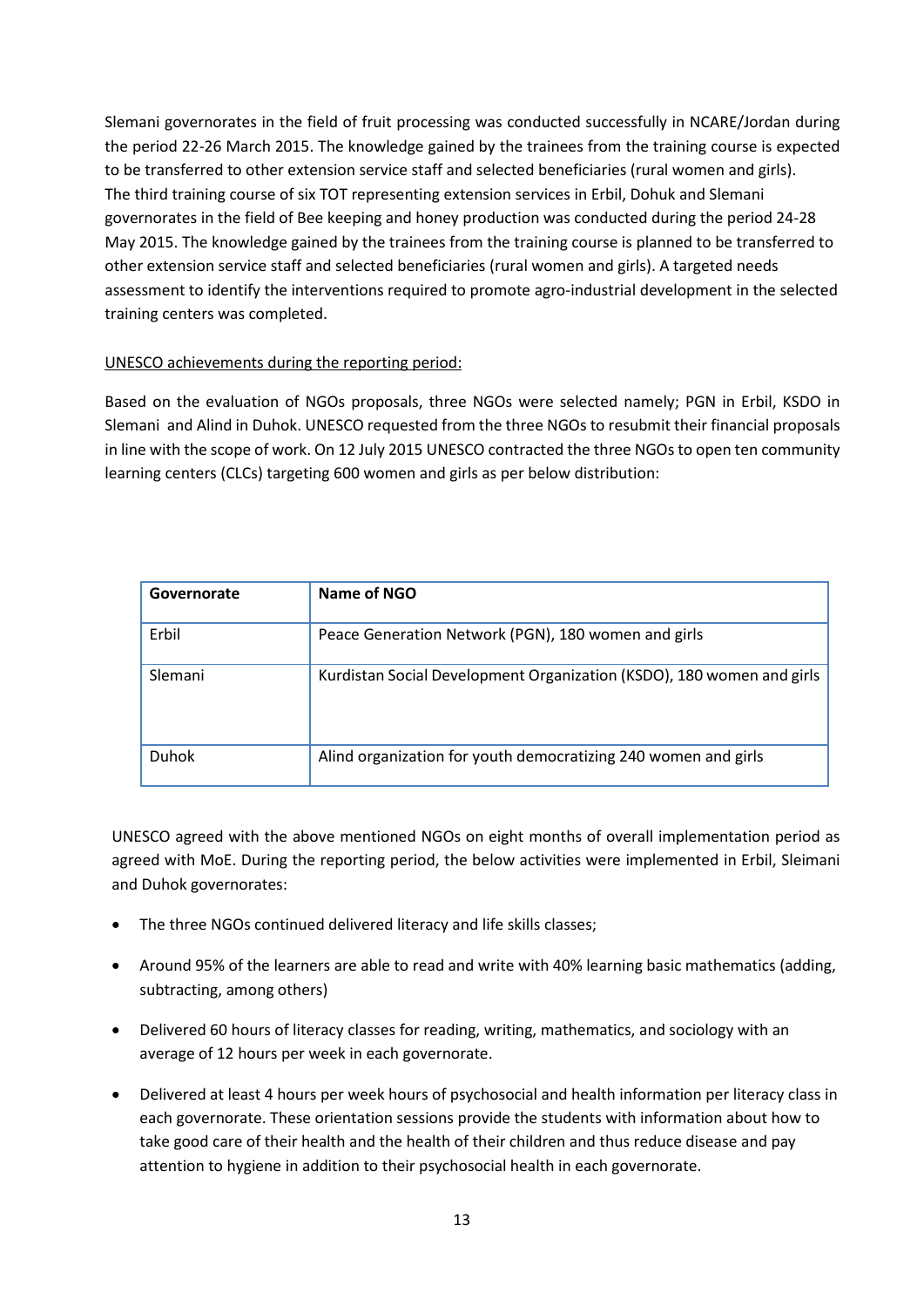- Around 80% of students performed well in the literacy tests and exams based on teachers' records in each governorate.
- A budget of USD 90,000 is allocated as per the project document to provide literacy classes and life skills training in ten CLCs. As UNESCO received only USD 50,000 against the first tranche out of which USD 46,727 is allocated for providing literacy classes and life skills training in the three KRG governorates, each NGO contract was divided into two contracts of four months. The first contract was completed on 15<sup>th</sup> Nov, 2015. The second contract will be issued once the second tranche is transferred.

### UNFPA achievements during the reporting period:

The field reports for Focus Groups Discussion (FGDs) on FP/GBV in the target areas for the project: Amedi (Dohuk), Binaslawa (Erbil) and Raniya (Slemani) that were conducted on Aug. 15 were all sent to research leader from American University of Beirut (AUB) who will complete the final report and come up with the result at the end to inform and measure the level of accessibility, utilization and satisfaction of RH/ FP services in the above mentioned target areas. After the TOT training conducted on Sep.15 for 18 teachers nominated by MOE and Directorate of Education from Dohuk, Sleimani and Erbil. UNFPA conducted additional TOT trainings for social workers at the Vocational Training Centers in each of Erbil, Dohuk and Sleimani based on a formal letter from MOE sent to Zhian Org. who is contracted with UNFPA to implement the activities of the project. Thus 3 TOT trainings each 4 days training were conducted for the social workers in Erbil (9 participants: 6 females, 3 male) on 30 Nov. – 3 Dec., and Slemani (12 participants: 6 females & 6 male) and Dohuk (12 participants: 4 females, 8 male) both on 7-10 Dec. 15.

#### UN WOMEN achievements during the reporting period:

UN Women and High Council of Women Affairs have organized joint meetings and identified the key work plan to be implemented in the upcoming quarter. Participation in the joint managerial committee meeting to discuss the progress and the future plan. UN Women has developed a ToR and work plan for a consultancy (either through an NGO or a consulting company) to support the training the women beneficiaries on leadership skills and establishment of the 3 women associations in the three governorates in the targeted areas to facilitate social participation, acting as centers for information exchange and legal support among rural women. UN Women has made the required logistics and procurement arrangements to process with the advertisement of the consultancy and it will be processed once the targeted beneficiaries are identified by UNESCO. The local consultant hired by UN Women will start the required tasks by mid-January 2016 in coordination with the High council of Women Affairs.

#### **Challenges and issues faced during implementation within the reporting period:**

Delay in receiving the second tranche of the fund affected the implementation of project activities as well as continuity.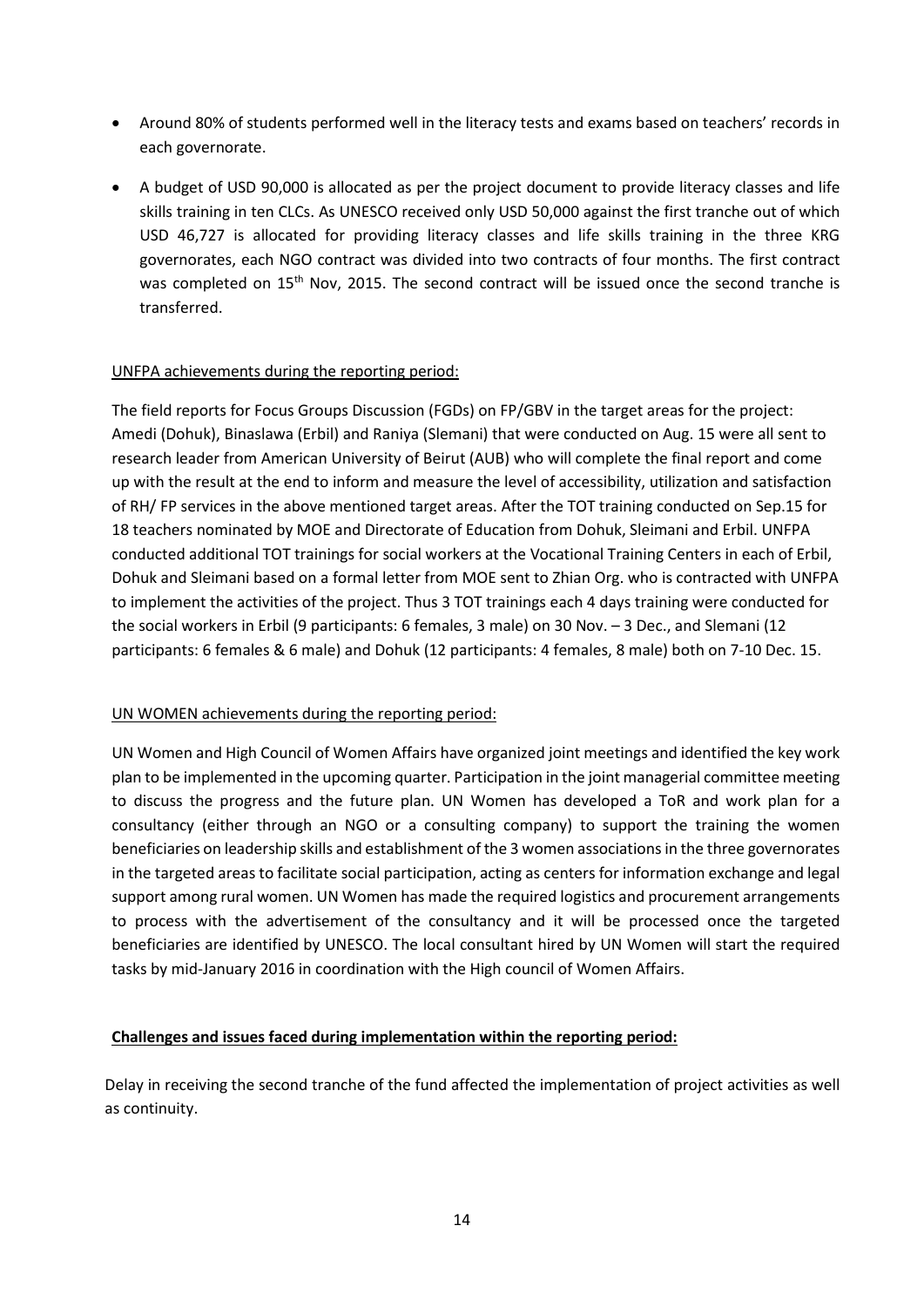# **1.8 MPTF No 01239 : UNV Capacity development and support to the Kurdistan Regional Government through volunteering, under policy priority area: assure the development and inclusion of youth**

The institutional framework for setting up a UN youth volunteering scheme has been set up. The coordinating unit is in UNDP, UNV unit, it is comprised by a Project Coordinator and a learning Officer. Over 2015, 13 Youth Volunteer assignments were opened and young people recruited to serve in 5 difference agencies. Between June and October all of them started their one year of UNV service.

The project focus at the end of the year was promotion of the project among agencies and opening of new assignments. Based on these efforts 12 new request have been made. The project includes a capacity building component based on a specially designed Learning Strategy for this volunteering scheme. The Learning stagey was drafted and the support of the Learning Centre of UNAMI was seeked in order to provide learning environment and support. The Learning Centre of UNAMI, being open to volunteers, provided unconditional support to the UNVs. In order to start the capacity building component in early 2016, a consultant has been recruited to finalize the strategy and deliver a number of training courses for the volunteers.

### **Challenges and issues faced during implementation within the reporting period:**

The project start was delayed by more than half a year which had an impact on the delivery. In the second part of the year the project started and was quickly regaining the time lost especially since UNDP-UNV recruited a full time project manager to manage this project. The schedule was adjusted in order to reflect more realistic expectations, considering the delay.

Agency engagement: UN agencies were less easily persuaded to open new UNV assignment than it was anticipated. This challenge was related to the amount of time and effort allocated for this activity which was more than planned. It was implemented successfully, however it consumed close to 4 months to open 13 assignments and to secure 12 new requests. This caused delay in the implementation of the capacity building component.

As for other projects, the delay in receiving the second tranche affected the recruitment of a number of UNV.

#### **Education Sector:**

# **MPTF no. 91234: Piloting Child Friendly Schools with School Health and School Nutrition services to improve access to quality education in Kurdistan Region, under policy priority area: ensure access to all level of K-12 education**

Due to the high influx of IDPs and refugees into Kurdistan Region recently, the four UN agencies and the Ministry of Education were mainly engaged to respond to emergency needs. Therefore, the size of interventions may not ensure concrete results. Unfortunately, WFP was not able to start the project yet and WHO could not engage a consultant to commence the work. A project Manager was recruited by WHO during the Q3- 2015. Despite all challenges, UNICEF, UNFPA, WFP and WHO made the following achievements: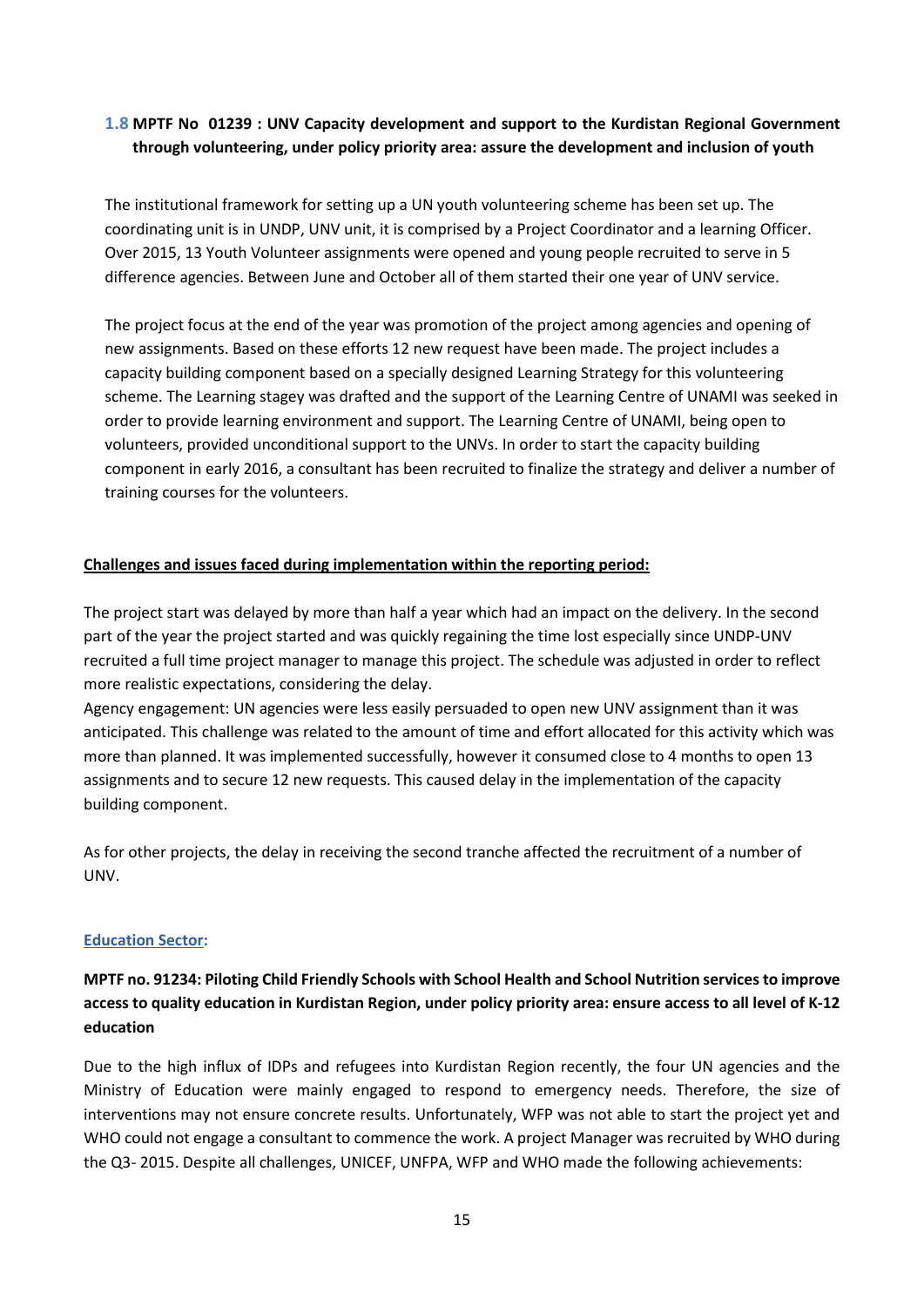#### UNICEF Progress during the report period

- 30 schools have formed PTA (parents' teacher association) to enhance community participation in school management and respond to the needs of the target schools.
- 30 schools were provided with continuous guidance and technical supports to activate the formed PTA during the first quarter through better enhancement of community participation in school management and respond to the needs of the target schools.

Three UNICEF field staff have been visiting the schools continuously, meeting with PTA members and guiding them on how to support school improvement through identifying the urgent needs and lobbing to respond to the needs.

PTAs played remarkable roles in supporting the target schools through: supporting cleaning campaigns, supporting minor renovation of schools, home visiting to follow up cases of students, organizing art and social activities and provision of needed supplies.

- UNICEF supported the organization of exposure visits for 11 PTAs members in who visited schools in Erbil which are successfully applying the CFS standards. Exposure visits took place between April and May 2015. As outcome of the exposure visits, it was agreed each of the 11 PTAs will maintain direct contact with the CFS schools in Erbil, to learn from their best practices to plan and operationalize the CFS standards and requirements.
- UNICEF provided approximately 250 reading books covering different teaching disciplines in November 2015. In addition, UNICEF provided and installed 120 projectors in the 30 target schools (4 in every school) to support the teaching and learning activities. Projectors and books were procured through other donor's contributions.
- Technical capacity of 29 admin supervisors enhanced to support the target schools to improve quality of education.
- All 1,000 teachers from 30 selected schools were trained, out of whom 150 are fully qualified to apply the teaching methodologies.
- UNICEF trained 72 school principals and assistant school principals on CFS approaches including School-Based Management (SBM) through four training courses, 6 days each. School supervisors and CFS facilitators monitor the performance of trained management staff to ensure target schools reach the level of endorsed CFS standards by MoE. Details follow:
	- o 23 management staff in Dohuk from 14 to 19 March 2015
	- o 49 staff members in Slemani from 28 March to 2 April 2015.
- In coordination with the Ministry of Education and the Fakher Mergasory Foundation, between May and June, UNICEF supported the math test of all schools in KRG using the international standards of the Trends in International Mathematics and Science Study (TIMSS). Findings highlighted children who attend CFS schools had higher scores than their peers in schools were no CFS programme is in place.
- To support child-centeredness principle and strengthen the application of the CFS standards, UNICEF procured and distributed 268 lockers to 4 target CFS in Erbil. Lockers are an additional element contributing to promote the CFS approach as they help increase the quality of space available for children within and outside the classrooms. As a result, approximately 1,608 will benefit from this intervention
- During the third quarter of 2015 UNICEF, in coordination with the Ministry of Health, organized 17 training courses for 353 PTA members/teachers and supervisors. The training courses covered Gender, Human Rights, Health and Hygiene Promotion at school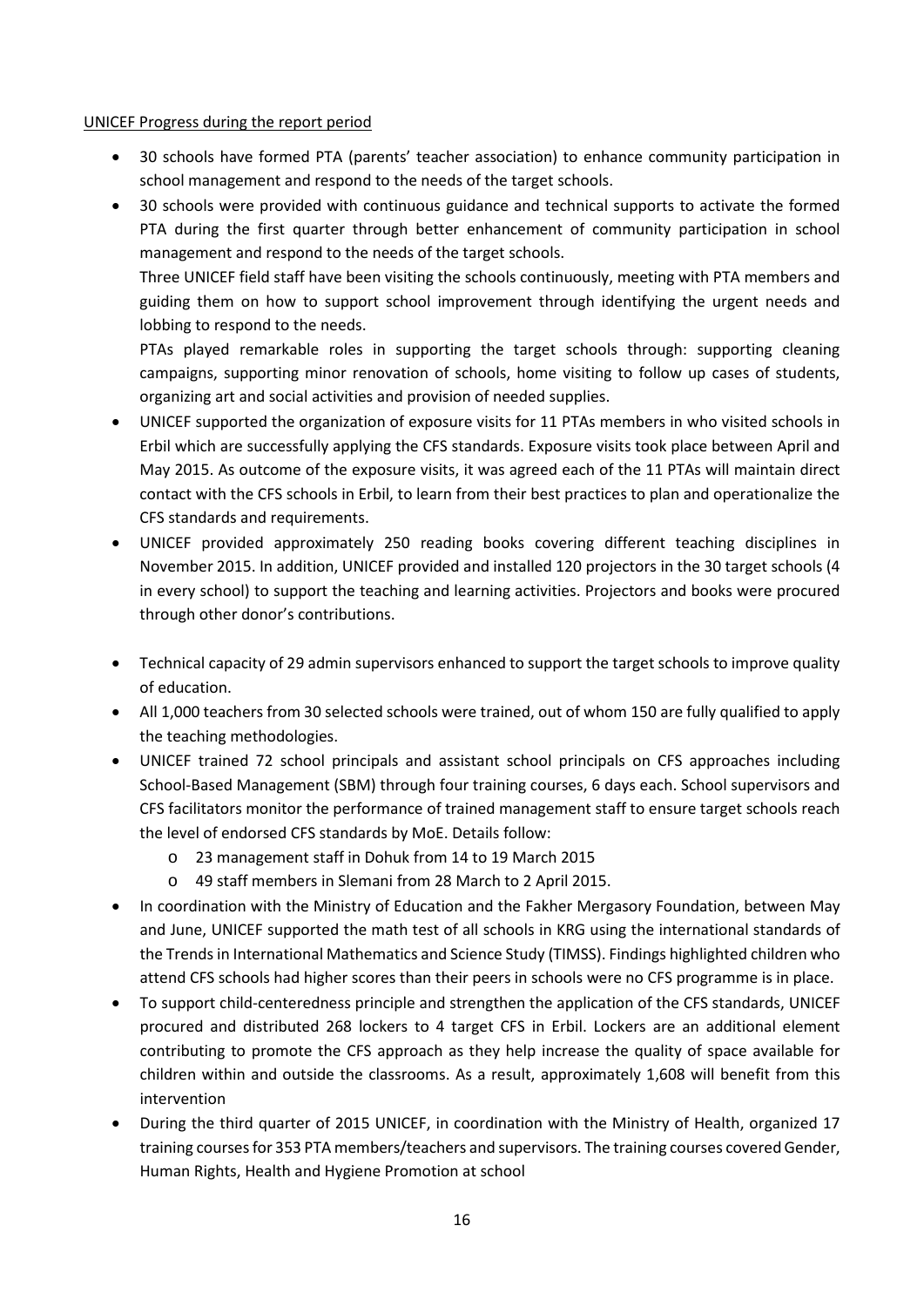# UNFPA progress during the report period:

- Consensus has been reached on the developing Life Skills and Civic Engagement package for teacher training through a one-day workshop with the managers, supervisors, teachers and resources persons from Ministry of Education in three governorates. In the workshop agreement was reached on the process of developing life skills and civic engagement package for teacher training with detailed timeline and validation mechanism.
- A Life Skills and Civic Engagement package for teacher training has been developed by the American University of Beirut. Training of teachers for 14 teachers in CFS in Erbil took place from 01 to 10 October 2015.
- A Life Skills and Civic Engagement package for school clubs through peer education (extracurricula) was finalized by the American University of Beirut. A consultative workshop took place on 25 and 26 October to introduce Life Skills and Civic Engagement, to teachers from CFS, education supervisors and CFS coordinators from KRG.

•

### WHO progress during the report period:

- WHO has recruited a full time national officer in November 2015 to follow up the project implementation activities, in addition to the recruited short term national consultant who was assigned to review policies and guidelines used for Health promoting school initiatives by MoE and MoH relevant departments and prepare a detailed review report with recommendations on the way forward.
- A plan of action on how to move forward with the implementation of the planned activities has been prepared in collaboration with MoE and MoH. The present school health policy and regulations in Iraq were formulated in line with the World Health Organization (WHO) requirements.

#### WFP progress during the report period:

WFP conducted assessment visits to the schools involved in the Child Friendly Schools project where 24 out of 30 schools have been visited. WFP staff investigated into the overall situation of school infrastructures as well as the nutrition services already available in the schools. The accessibility of such services was also looked at, by understanding the economic situation of the children enrolled in each school. The following table contains detailed information on the school visits:

| Governorate | <b>Schools Visited</b> |
|-------------|------------------------|
| Erbil       | Kaniaw                 |
|             | Lavin                  |
|             | 11 Aylul               |
|             | Shanaz                 |
| Dohuk       | Bawari                 |
|             | Akre                   |
|             | Malai Jazeeri          |
|             | Fage Tairan            |
|             | Rzgar                  |
|             | Sarwari                |
|             | Dude Zhuri             |
|             | Dinarta                |
|             | Susna                  |
|             | Baquspe                |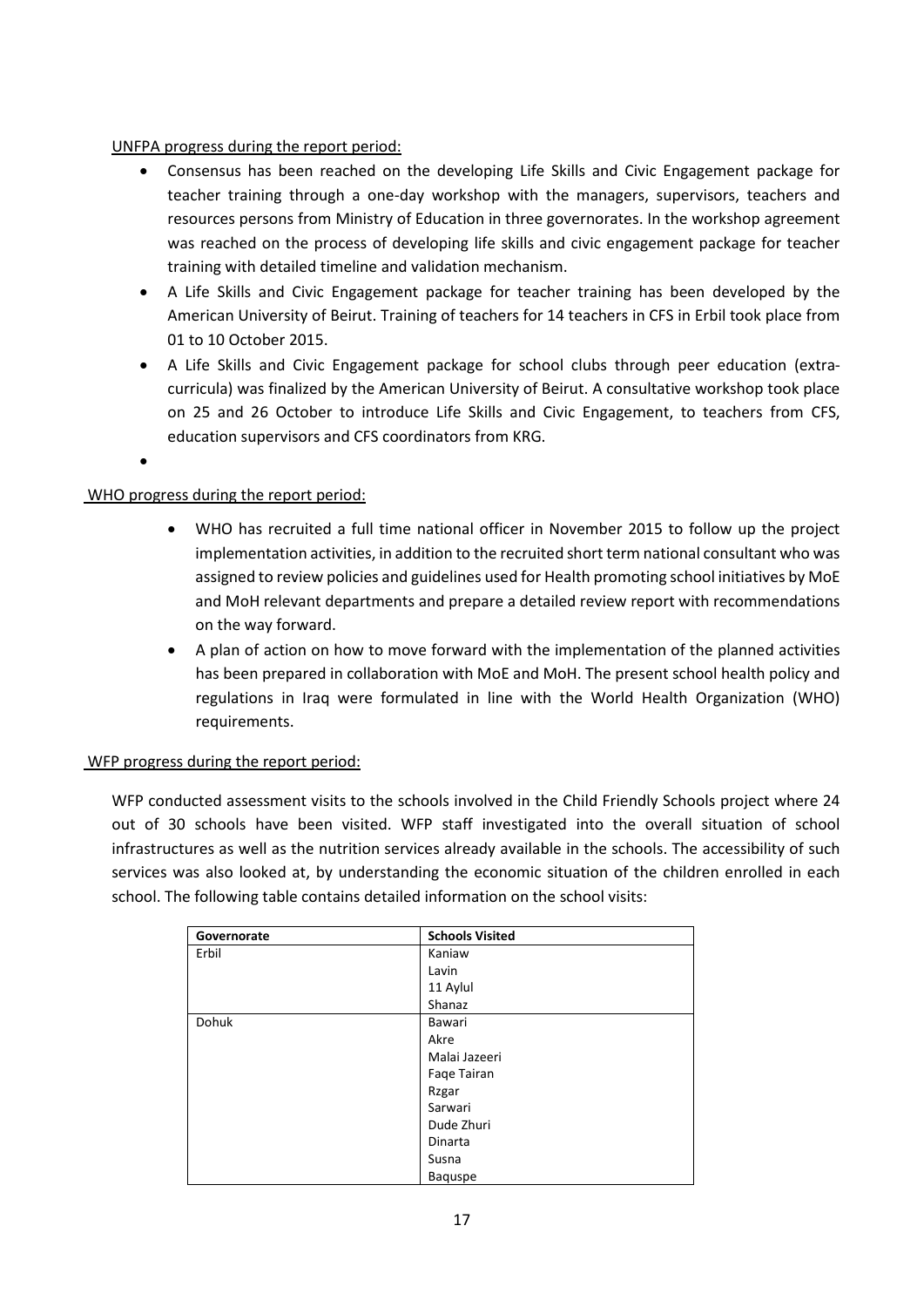# **Challenges and issues faced during implementation within the reporting period:**

#### WFP:

The Agency faced difficulties in ensuring the relevance of project activities was maintained following the security and financial crises affecting Kurdistan. The project document was prepared at a time when WFP was implementing a successful school feeding programme in Iraq, which was moving towards a sharper government capacity development focus. At the same time, the lack of flexibility in amending the work plan made it difficult for WFP to engage with partners and government counterparts to introduce new activities which would allow WFP contribution to the Vision 2020 to adhere more to the new context. As a result, WFP conducted and will conduct further assessments before preparing an effective and relevant training, which will met stakeholders' expectations and contribute to the achievement of the Vision 2020 objectives.

#### UNICEF:

To date, no instructions have been released by the concerned authorities to confirm the modalities of coordination and share of responsibilities between the principles heading the primary and intermediate grades at the same school location.

#### **Health sector**

# **3.1 MPTF no. 91240 : Improving availability and access of quality Primary Health Care (PHC) Services in Kurdistan Region of Iraq, under policy priority area: improve the availability and quality of clinical services**

# WHO Progress during the reporting period:

WHO initiated the implementation of several activities which will support the implementation of planned activities at the 15 health facilities. As per the agreement with Ministry of Health (MOH) focal points and Directorate of Health (DOH) focal points, WHO conducted an orientation and planning workshop from 17-20<sup>th</sup> November for Erbil governorate. 33 Participants from the MOH KRG, DOH Erbil governorate and the health facilities staff of the five selected facilities participated in the four days' workshop. The objective of the workshop was to orient the health staff at various levels about the basic principles of family practice, the mechanism which will be adopted with regard to implementation of 12 interventions which aimed to introduce and support the implementation of family practice. Similarly, the participants were introduced to the baseline assessment tools which have been used later at the health facilities in order to gather information about the current status of health facilities and helps in the identification of shortcoming and gaps related to all aspects of care. Furthermore, an arrangement on how to implement and monitor the implementation of the 12 interventions was agreed and a team was assigned to co-ordinate and supervise the implementation.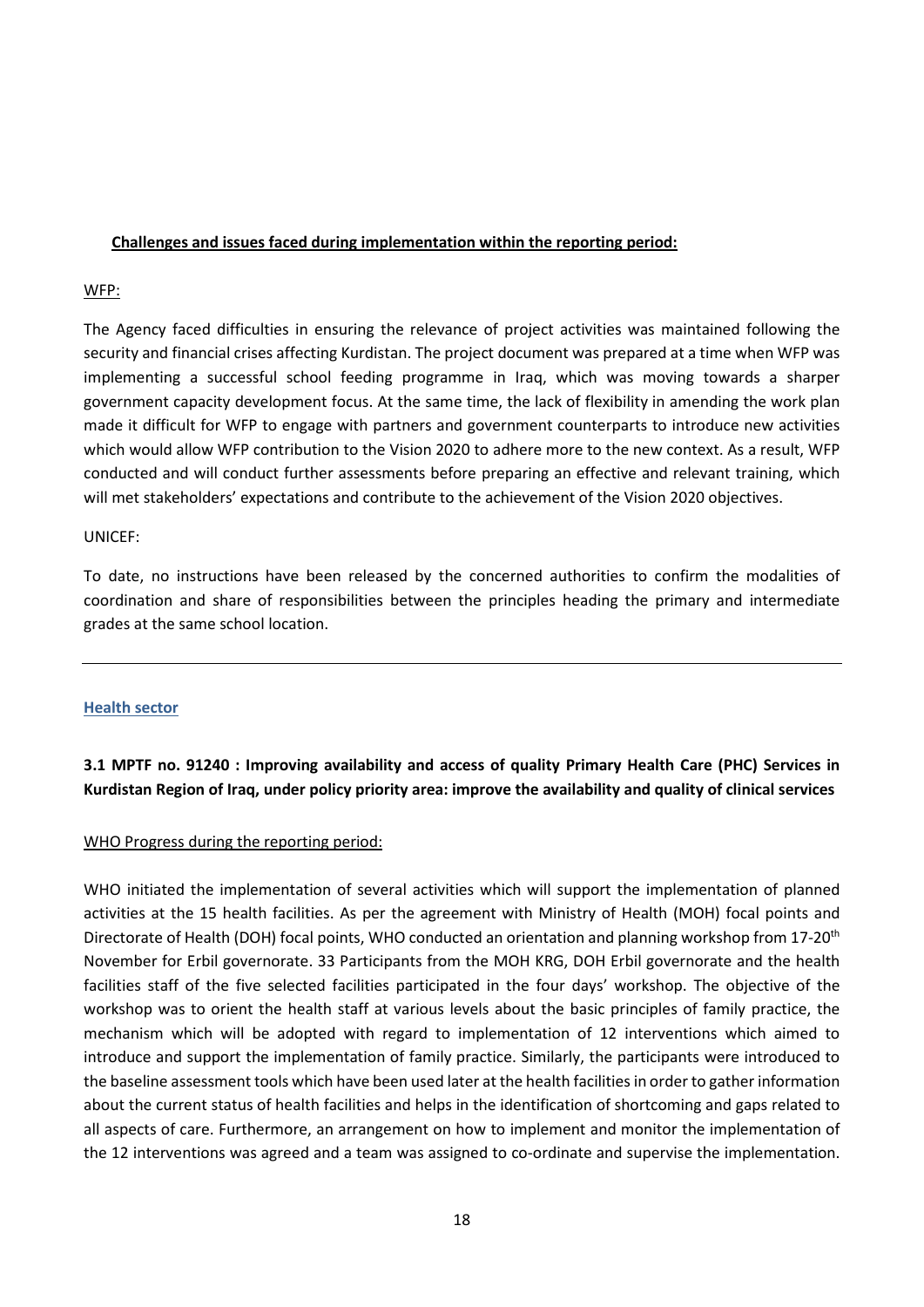The planning workshop was followed by a five days baseline assessment. One day was specified to make a visit to each health facility.

Likewise an orientation and planning workshop took place from 7-10 December in Slemani governorate. The workshop was attended by 31 health officials from DOH Slemani as well staff of the five health facilities where family practice will be implemented. Four days workshop was followed by a baseline assessment which took place from 11-15 December 2015. The planning workshop for Dohuk governorate took place from 21-24 December 2015 followed by a five days assessment.

A high level two days workshop took place from 26-27 January 2015 in Erbil. The workshop was attended by 28 health professionals from all the three governorates i.e. by the Directors of 15 targeted PHC facilities and high level officials from the relevant departments of the three Directorates of Health (DOH). The meeting was facilitated by the technical officer from Primary Health Care department of WHO Regional Office for Eastern Mediterranean and the Technical Officer for Health System from WHO Iraq as well as the WHO short term consultant who apart from this workshop facilitated the above mentioned orientation and planning workshops. The current situation of the targeted health facilities including obstacles and constraints at all levels of the health system were presented by the representatives of each directorate which was followed by an open discussion among the participants. Several strategies which should be followed and implemented by various levels of health system including the central level MOH in Erbil were suggested and reflected in the plan of action which has to be executed by all the three DOHs. The meeting concluded with a well-defined plan of action reflecting the implementation of various key interventions over the period of eight months i.e. until August 2015. The implementation of the eight months plan of action is under implementation by the DOHs with specific focus at the five selected health facilities. Various health facilities are at various stages of the implementation of the various interventions as defined in the agreed plan.

# UNICEF Progress during the reporting period**:**

UNICEF conducted training of cold chain staff on proper vaccine storage and management including introduction of new vaccines, in addition to the activities agreed in the joint framework of action, between December 2014 and February 2015 UNICEF assessed all 15 PHCCs selected at the project design stage, in coordination with the Directorate of Health of each target governorates (Duhok, Erbil and Slemani). As a result, UNICEF identified the main gaps and needs of each PHHC; findings from the field have guided the design and roll-out of the trainings for EPI and cold chain staff. UNICEF's visits complement the on-the-job site training and monitoring conducted by the Department of Health Services (DHS) on monthly basis. Training of 45 cold chain staff from selected health districts on proper vaccine management and cold chain knowledge and skills UNICEF conducted in coordination with the KRG-MoH, UNICEF undertook a need assessment mapping the training needs of the Expanded Program on Immunization (EPI) staff currently working at the PHCC level in Duhok, Erbil and Slemani. A three days training on different aspects of Immunization including Vaccine and Cold Chain Management conducted. This capacity building intervention has been organized into two sessions: the first training took place in March 2015, benefitting 30 EPI staff proceeding from15 PHCCs from the target governorates. UNICEF trained 15 technicians and engineers from the selected health districts on cold chain maintenance in May 2015

Between December 2014 and February 2015, UNICEF held several consultations with the nutrition programme staff of the MoH and DoH from Duhok, Erbil and Slemani; the main purpose was to establish a coordination mechanism between UNICEF and MoH/DoH which will enable both partners to strengthen the KRG nutrition programme capacity, from service provision to nutrition surveillance. The consultative process led to the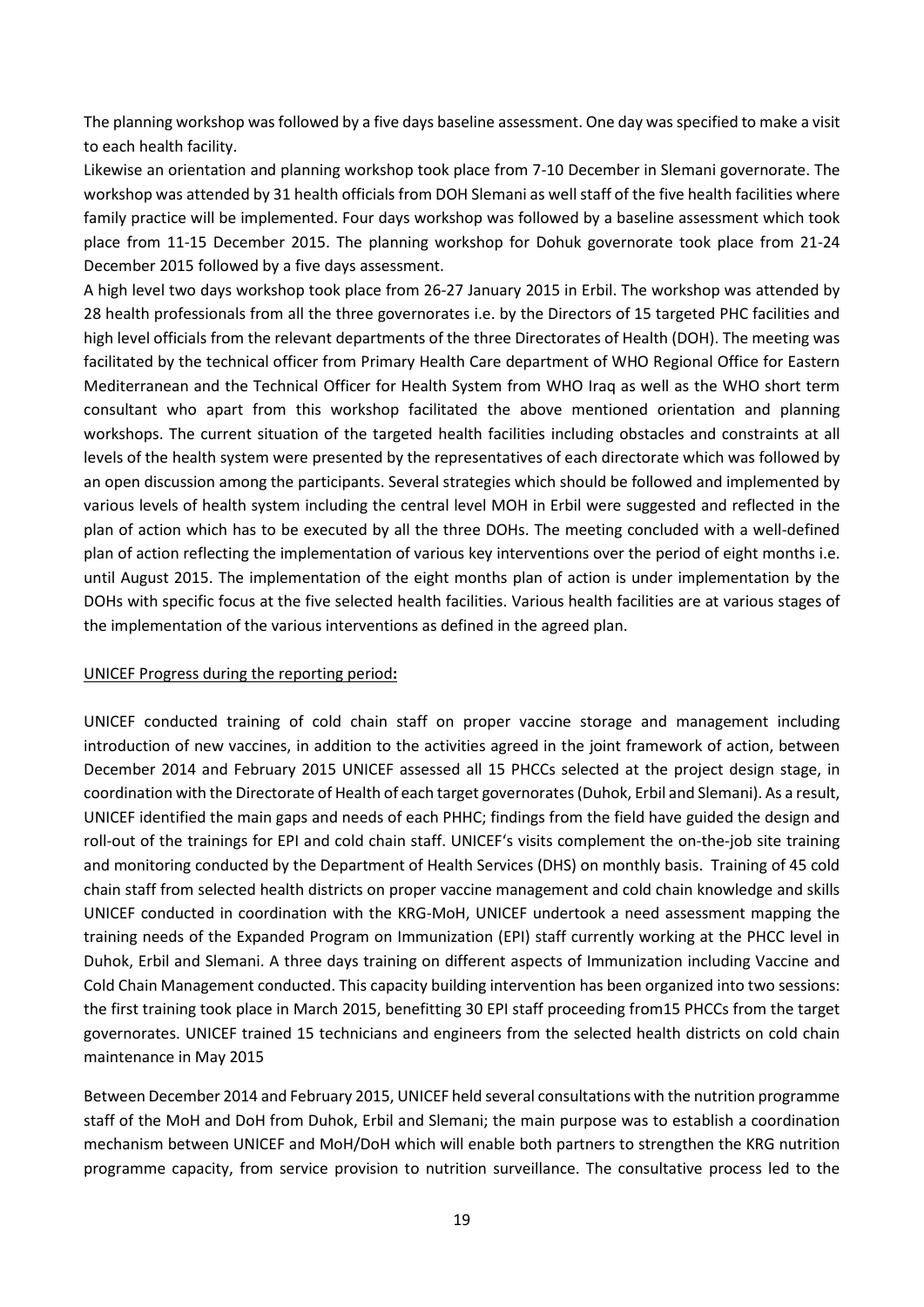establishment of an ad-hoc nutrition working group in February 2015, comprising representatives from MoH and DoH, and UNICEF.

UNICEF assessed the status of the nutrition care services for the treatment of Growth Monitoring (GM) among 15 PHCCs in the three target governorates; the assessment revealed gaps and needs in terms of staff capacity, application of standards and protocols for GM, and quality of care provided to children suffering from protracted malnutrition. Based on the assessment findings, UNICEF and MoH/DoH agreed on a plan of action that was rolled-out between the second and third quarter of 2015.

UNICEF Established 10 nutrition units in Erbil and Slemani by end of April 2015 at the PHHC level (1 nutrition unit/PHCC; 5 units in each Governorate). The target PHHCs feature limited space and inadequate capacity to provide growth monitoring screening services meeting the international standards as for space and anthropometric supplies. This type of intervention will have two main benefits: it will contribute to increase access to children in need of GM, and improve the overall quality of care. It is estimated 200 children will have access to improved GM services in Erbil and Slemani every month; indirectly, 30 medical and paramedical staff will benefit from the improved working conditions and refresher trainings, conducted in May 2015. In Duhok, the DoH provides growth monitoring screening services through a network of 5 nutrition units which have sufficient space and are adequately supplied to meet GM screening standards.

In coordination with DoH from Erbil and Slemani, UNICEF has developed a supply list comprising of Mid Upper Arm Circumference (MUAC) Tape, Height Measuring Tape, child length height measuring device, growth monitoring record .

Establishment of NRCs in hospitals of the catchment area : In coordination with the DoH, UNICEF assessed the Severe Acute Malnutrition (SAM) treatment services in Duhok, Erbil and Slemani during 2015. UNICEF's analysis offers a wide range of findings on the operational and functional capacity and needs of the existing Nutrition Rehabilitation Centers (NRCs) and provided support to 5 NRCs enabling those centers to provide treatment to over 30 malnourished U5 children.

# UNFPA Progress during the reporting period**:**

A consultancy meeting held in Erbil during 2015 for the researchers who were trained earlier. The data collected, analyzed and sent to the consultant in American University in Beirut for final desk revision on findings. These sessions were with service providers, probing the RH service determinants which affect the services delivery, the participants were managers and decision makers in the targeted areas.

14 "FOCUSED GROUP DISCUSION" sessions / each session 5-8 participant 4 team / 2 in Erbil, 1 in Slemani , 1 in Duhok participate in conducting these researches. Erbil team  $1 = 4$  session Erbil team 2 = 4 session Duhok team = 3 session Sulimanyhia= 3 session Data analysis 2 days for each session ( 8 days for Erbil each team + 6 days for Sulimanyhia & Duhok team )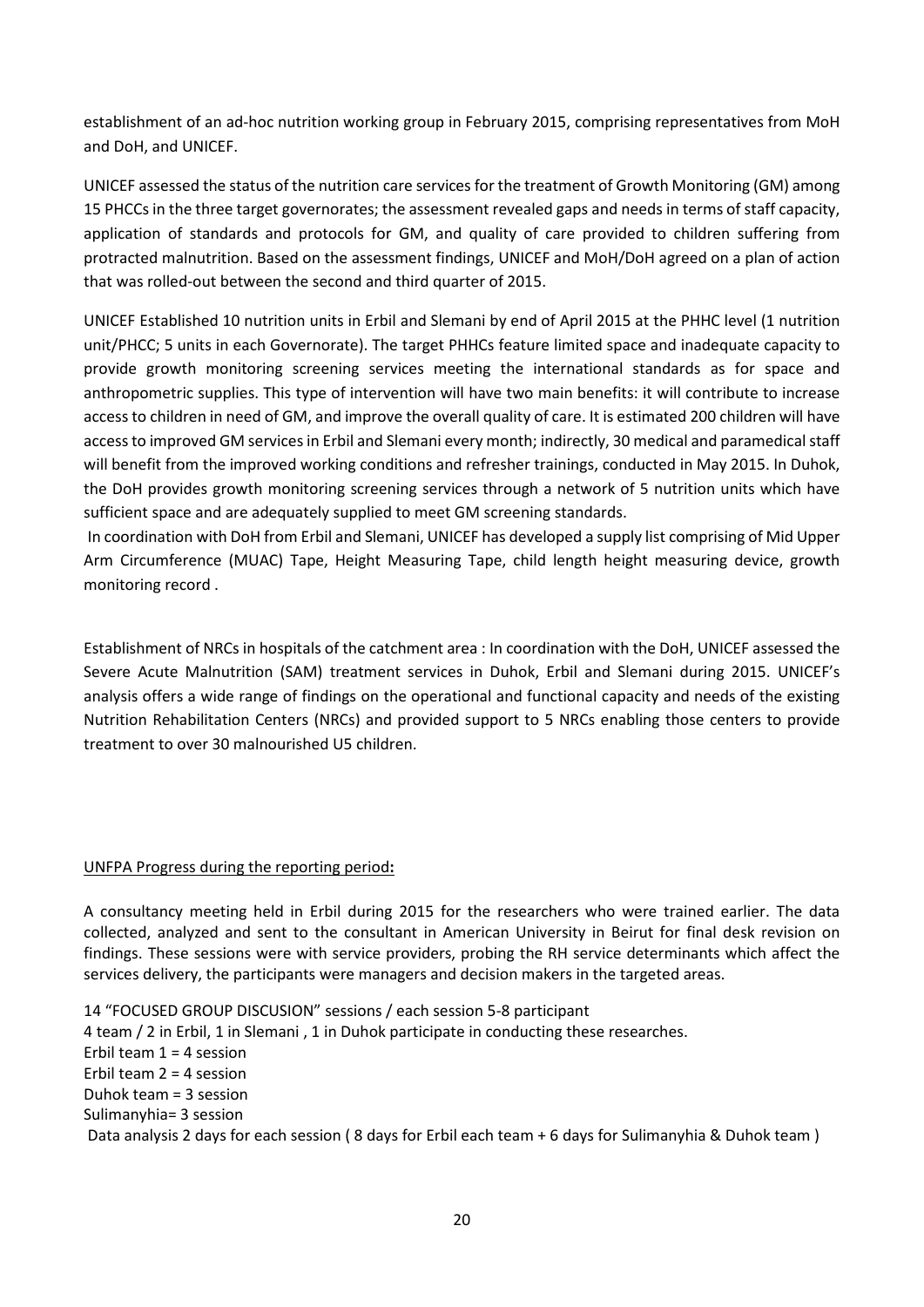# **Challenges and issues faced during implementation within the reporting period:**

The process required to recruit full time project coordinator caused delay in implementing WHO activities in time, the project coordinator was recruited during Q2 -2015 .

UNICEF: The swift change of security in Iraq challenged the regular planning of each UNICEF programme, including Health and Nutrition (H&N). Following three distinct waves of massive population movement during 2014, the number of internally displaced people reached estimated 2.2 million. To limit delays, UNICEF has strengthened the Health and Nutrition team, recruiting one international nutritionist and two medical officers who have been assigned to the KRG 2020 project for approximately 50% capacity.

Financial challenge: the delay in receding second tranche affected implementation project activities.

# 3. Pillar: Building the Region Infrastructure: Housing Sector

# **3.1 MPTF no. 91241: Strengthening Urban and Regional Planning in KRG, under policy priority area : improve land use regulation**

In order to Improve substantive and administrative capacities of staff within KRG and Erbil Governorate urban planning units, UNHabitat managed to lead the project in order to achieve the planned target in staff capacity building , institutional capacity building and structure .

project progress during the reporting period :

# • **Structured Technical training**

To date, a series of experts delivered 17 lectures on technical subjects relevant to urban planning. The lecturers were held on a bi-monthly basis and attended by an average of 15-20 technical staff of MOMT. Trainees were requested to prepare 5 assignments where they applied the concepts learned to the context of KRG.

# • **Resilient Infrastructure & Services**

This training was delivered in February 2015 following a special request by the Minister of MoMT to help local authorities address the IDP emergency crisis in Dohuk and other governorates. It entailed a 2 full day workshop in Dohuk, attended by 30 Government staff, and a lecture in Erbil.

# • **GIS Training**

UN-Habitat delivered 2 intensive GIS courses of 15 working day each for a total of 21 trainees (210% of target). Detailed technical manuals were distributed.

# • **DGPS training package**

Upon the request of MOMT and its surveyors, the Total Station training course was substituted with an intensive 2 week Digital GPS course designed for 12 surveyors that has been delivered in the 2<sup>nd</sup> and 3<sup>rd</sup> week of December 2015.

# • **Basic IT skills**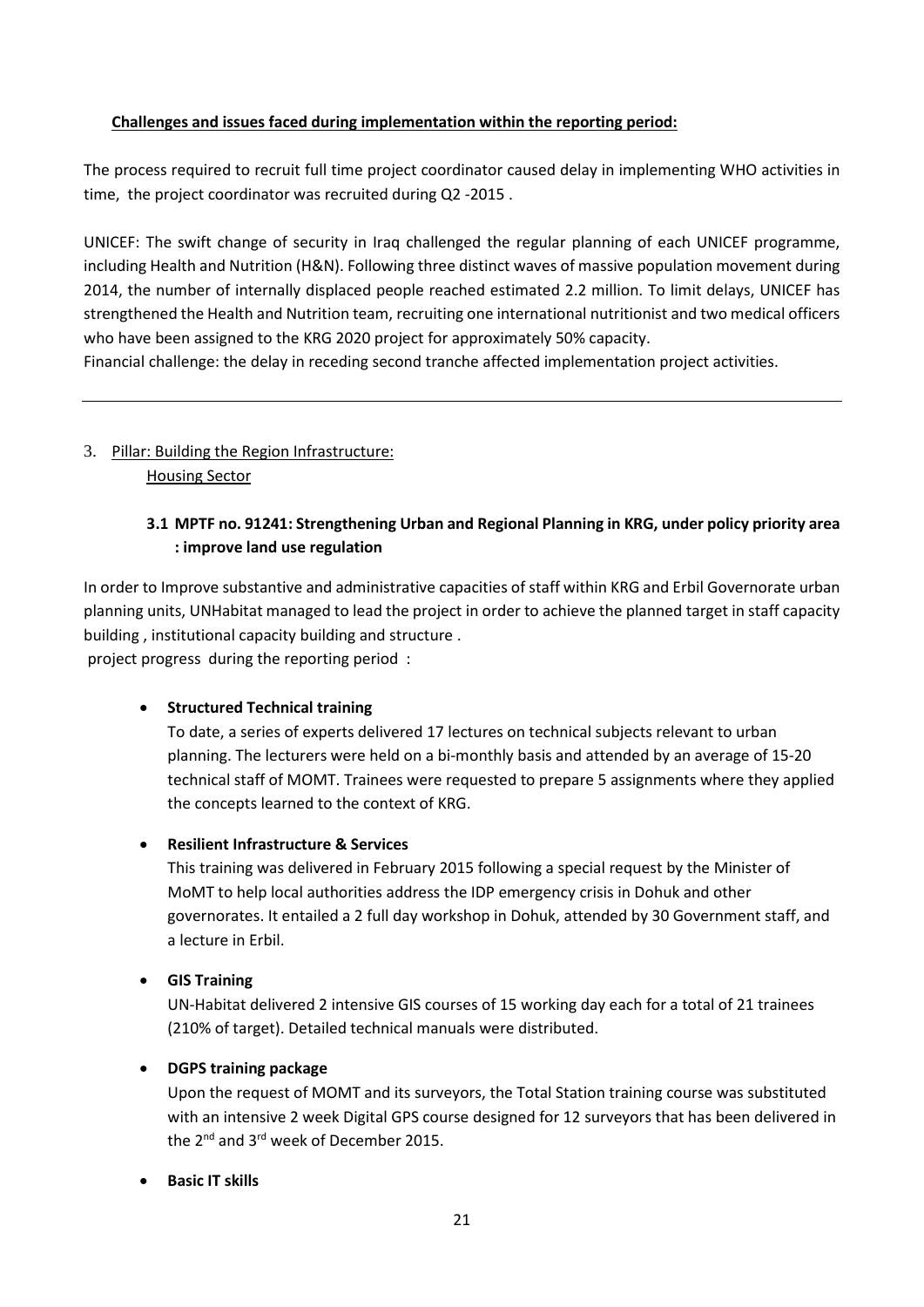A series of 4 package courses, of 16 working days each, were attended by 42 admin staff (70% of target).

# • **English language**

these courses, organized upon specific request of counterparts, entailed 2 months in class, followed by 4 months of online self-tutoring. Two courses have been completed, for a total of 24 trainees.

# • **Human Resource Management (HRM)**

A 5-day course training package was attended by 15 admin & tech staff (150% of target).

# • **Procurement & Finance**

A 5-day course training package was attended by 15 trainees from different departments (150% of target).

# • **Media & Communication**

A 5-day course training package was attended by 15 trainees from different departments (150% of target).

# • **Leadership and Change Management**

A 5-day course training package was attended by 12 unit leaders and supervisors (120% of target).

# • **Institutional Development**

The bulk of the meetings, brainstorming sessions and workshops where held in March 2015. Reports were completed by the Consultant in late June and submitted to MOMT in November prior to the Institutional Development retreat planned that gas been conducted in February 2016. These include: Institutional Capacity, Assessment, Drafting of TORs, Annual Work Plan, and Performance Appraisal System.

# • **Hands-on planning & mentoring**

The TOR for the design of a Satellite City was substituted at the request of MOMT by the drafting of a Planning Framework for secondary towns and villages in KR-I. Workshops were undertaken in the first half of 2015.

# • **Hands-on planning & mentoring**

The Review of Erbil Master Plan was initiated in March 2015 with a series of facilitated workshops which aimed at identifying planning gaps. Two sites in the Buffer Zone have been selected for hands-on urban planning work.

# • **Planning System Study & Visioning Baseline study of the planning system**

The study was completed in June 2015, and submitted to MOMT in February 2016 after to the Institutional Development retreat conducted in February 2016.

The below section present number of trainings sessions conducted and hours:

• **Formal Planning Lectures**: 17 sessions of 3 hrs. each, attended by an average of 15-20 trainees, for a total number of 41 staff for 445 cumulative trainee days.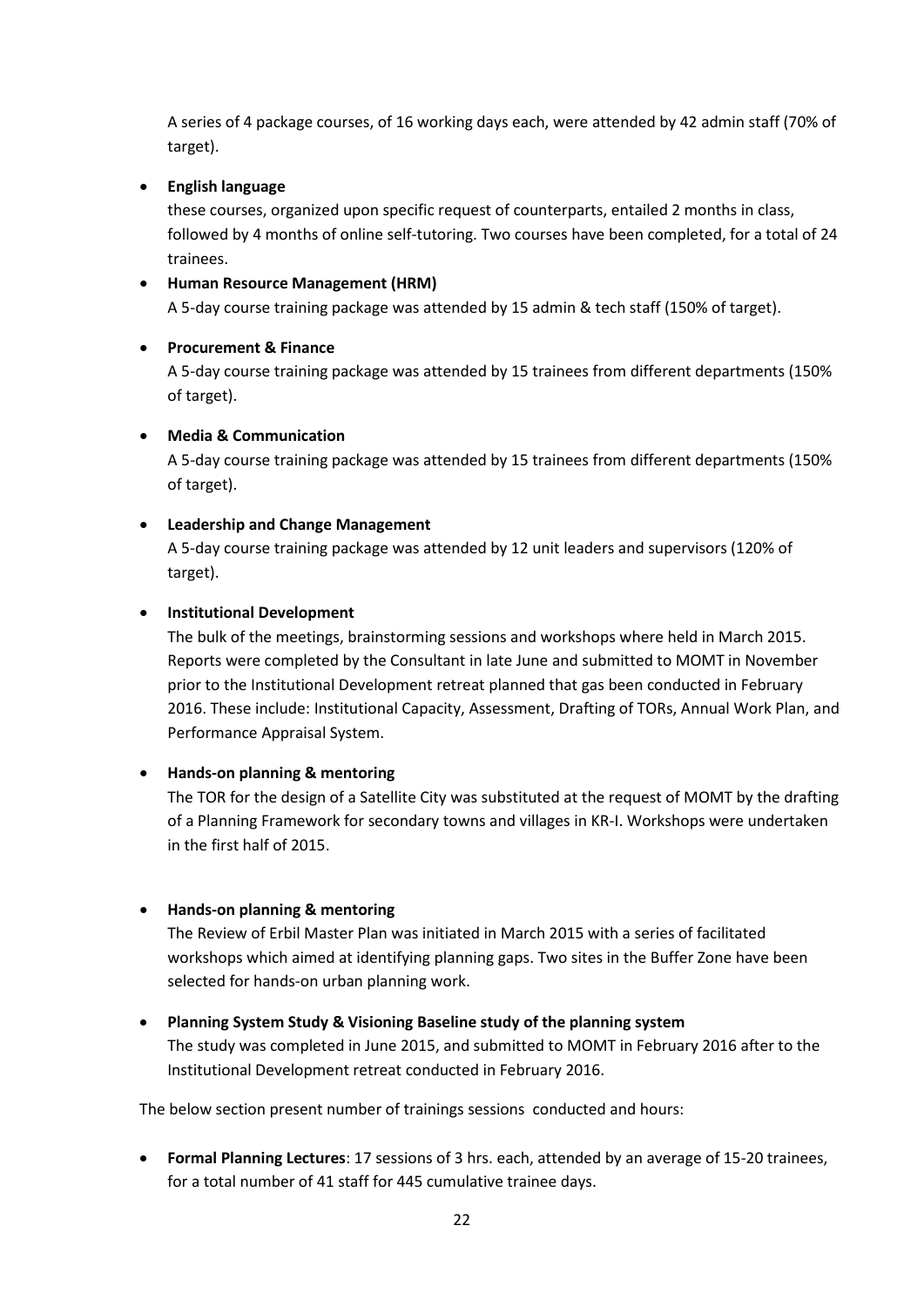- **Trainees Assignments**: 5 sessions, attended by an average of 24, for 95 cumulative trainee days.
- **Resilient Infrastructure in Dohuk**: 2 full workshop days, attended by 30 staff, for 60 cumulative trainee days.
- **ArcGIS course**: 30 sessions of 4hr each, attended by 21 staff, for 312 cumulative trainee days.
- **Human Resources Management**: 5 days of 6 hrs each, attended by 15 staff, for 75 cumulative trainee days.
- **Procurement & Fin. Management**: 5 days of 6 hrs. each, attended by 15 staff, for 75 cumulative trainee days.
- **Basic IT course**: 64 sessions of 3hr each, attended by 42 staff, for 672 cumulative trainee days.
- **English language**: 38 sessions of 3 hrs. each, attended by 24 staff, for 456 cumulative trainee days.
- **Institutional Development**: 9 sessions of 3hrs each, attended by 16 staff, for 108 cumulative trainee days.
- **Urban Planning Framework**: 9 sessions of 3hrs each, attended by 8 staff, for 69 cumulative trainee days.
- **Erbil Master Plan Review**: 30 sessions of 3hrs each, attended by 22, for 360 cumulative trainee days.
- **Site visits**: 7 sessions of 2-3 hrs. Each for a total of 9 staff, for 63 cumulative trainee days.

Overall, UN-Habitat delivered **249 training sessions**, for a total of 841 hrs. Attended by 322 staff (including English sessions of the on-going course) for a total of **3020 cumulative trainee days**. **The total number of trained staff of MOMT is 135.**

# **Challenges and issues faced during implementation within the reporting period:**

- Staff scepticism on taking part to a training programme that does not provide them an academic title which would help them advance their career within the Ministry.
- The limited timeframe for developing projects that require longer planning processes.
- Limited engagement of the leadership of the Directorate of Urban Planning of Erbil Governorate.
- Limited confidence of urban planning staff in the "political arena" of decision-makers.
- Limited coordination of MOMT with other urban institutions who seem to work in "silos"
- Difficulties in recruiting consultants willing to travel to Erbil in these times of geo-political uncertainty

#### **Sector: Water and Sanitation for a growing economy**

**MPTF no. 01242: Water Conservation and Demand Management through Public Awareness and Education Program, under policy priority area: complete an integrated water resources management plan**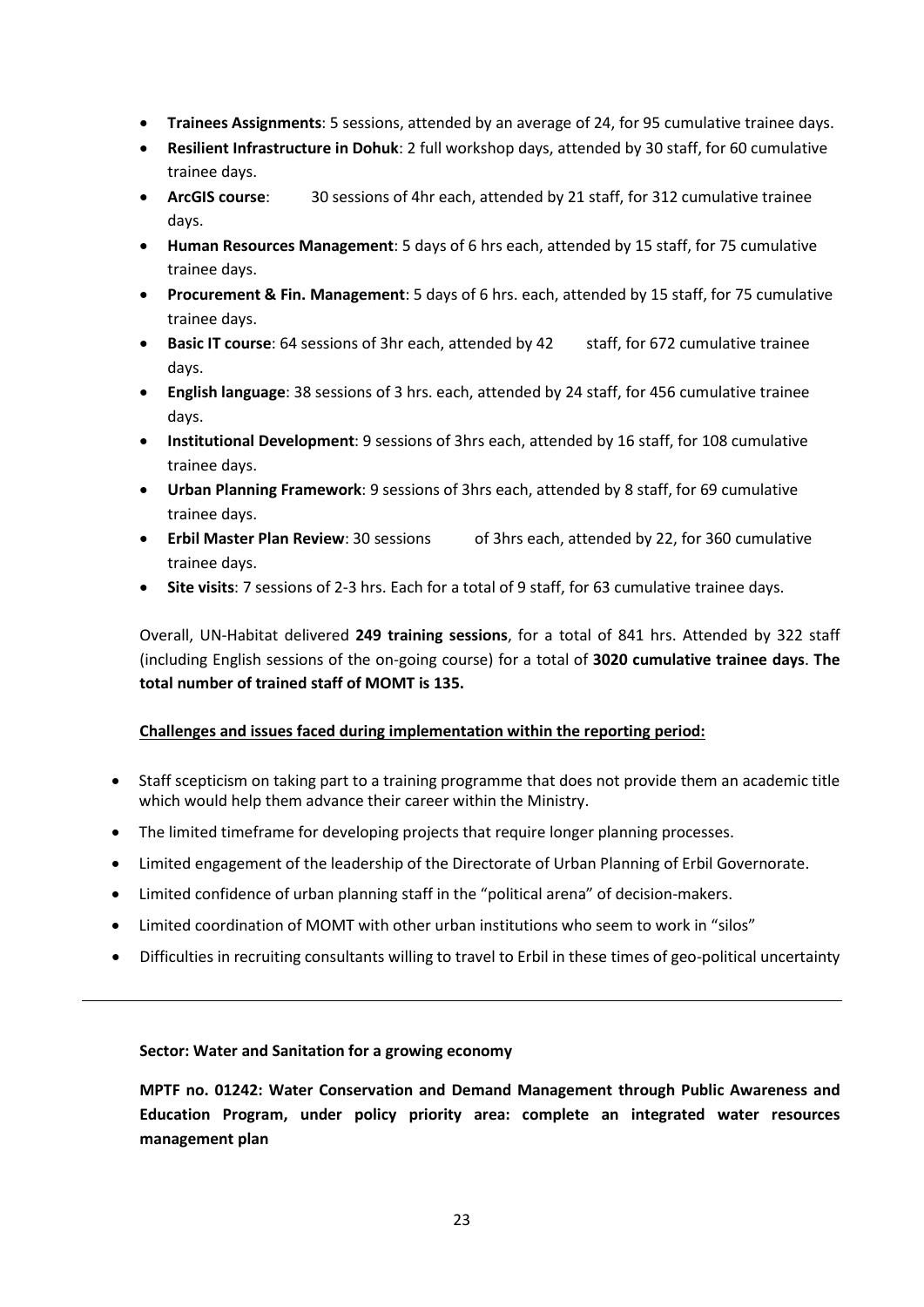During the reporting period Knowledge, Attitude and Practices (KAP) survey was conducted during the reporting period. The survey was done in coordination with Kurdistan Regional Statistics Office (KRSO). The draft results of the survey were released on Feb 2015. The objective of the survey is to understand the community knowledge regarding water conservation practices and hygiene practices and provide baseline information of the knowledge. Four days training course on project management took place in Erbil with participation of group from the members of the ministerial task force and governorates' task forces, from Erbil, Duhok and Slemani in the training course to build their capacity in project management.

The Task Force teams form Erbil, Dohuk, Slemani and Gerimyan, in direct coordination with the ministerial Task Force and UNICEF, have developed the key Information, Education and Communication (IEC) messages which will inform the communication and raising awareness events and campaigns. UNICEF and the KRG Task Force teams have closely worked together to review over 62 massages, huge amount of pictures and more than 12 videos and compiled it into 16 focused key IEC messages which will be disseminated through a community-based approach, including streets, mosques and governmental departments. This will enable the highest media and awareness outreach and coverage, to maximize the desired results.

Design and print out of the IEC materials was outsourced to a local advertising company, which UNICEF has already contracted through competitive bidding process. By partnering with the private sector, UNICEF seeks to ensure high quality standards of the dissemination materials.

Also during the reporting period, UNICEF had continued its coordination with the selected company; IEC materials shall be printed out and be available for distribution towards the end of 2015. In this connection, UNICEF has also developed two video clips informing on the importance to preserve the water resources of whole Iraq for the future generations; and raising awareness about efficient water consumption, and the actual costs families face due to poor conservation and management of the water at the household level.

During the third quarter of 2015 UNICEF has established new partnerships with local organizations in KRG, further endorsed by the KRG Task Force, to carry out the training of 42 local staff from different entities to participate in 2 training session on behaviour change, 2 training session on environmental journalism, 2 training session on ToT hygiene promotion as well as 1 training session on project management, as related to rationale use of water. A one day workshop was conducted in Erbil with participation from General Directorate of Water and Sewage / Ministry of Municipalities and Tourism, Ministry of Education, Ministry of Health, water directorate from the three KR-I governorates and Erbil governorate office. The workshop aimed to demonstrate to the taskforces members the importance of public awareness programs in the sustainability of services. It also built the capacity of the members on development of ToRs through the discussions and brain storming which resulted in reviewing and approving the ToR of the established ministerial task force and established governorate task force units.

#### **Challenges and issues faced during implementation within the reporting period:**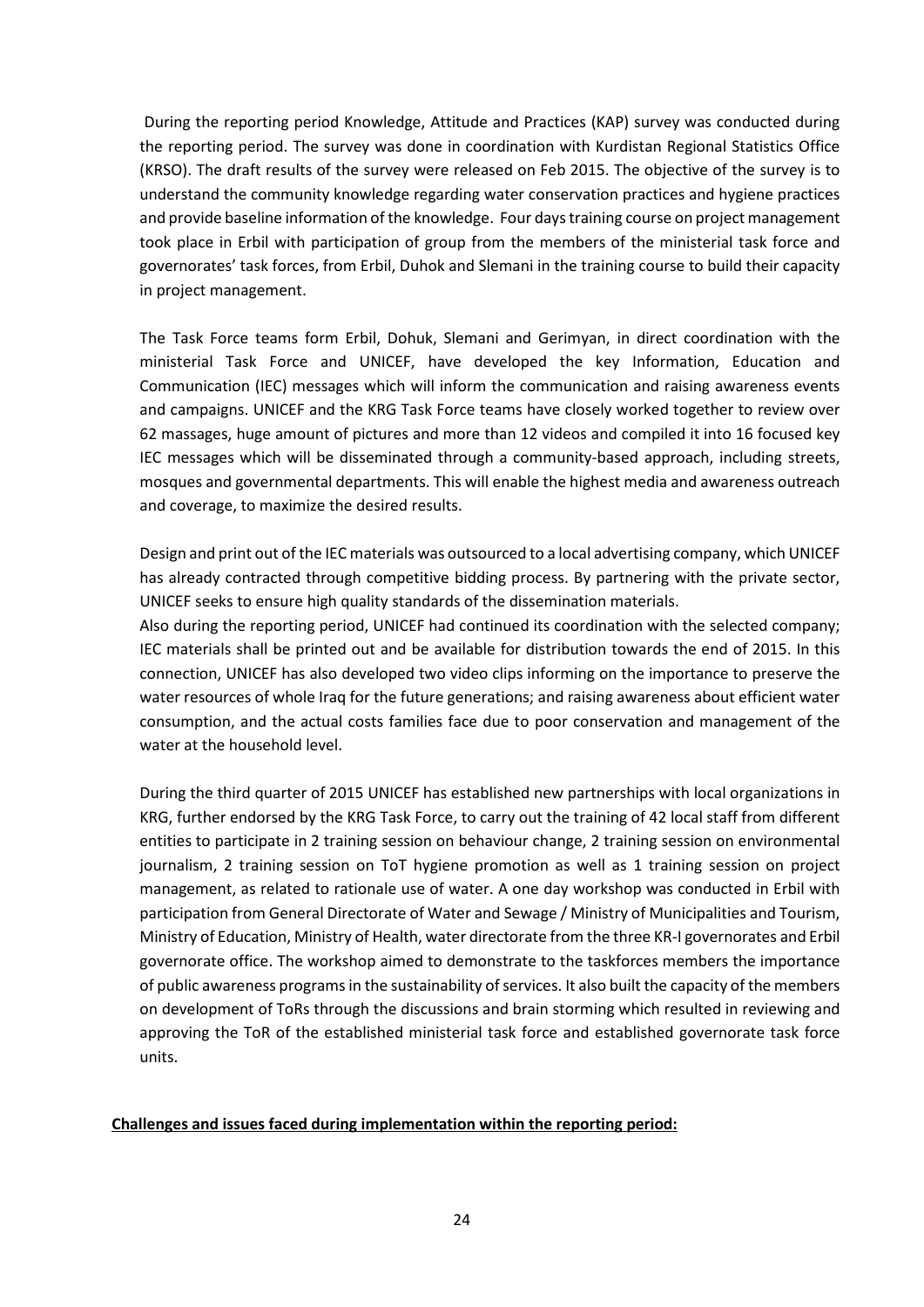The approval of the video clips and IEC messages required additional consultations with the KRG counterparts, postponing the start of the IEC campaigns. In light of these specific circumstances, the KRG 2020 Steering Committee, in close dialogue and coordination with the other relevant KRG counterparts and UNICEF, have concurred on extending the duration of the WASH project until end of June 2016. This extension will enable UNICEF and the KRG WASH Task Forces to fully roll out the raising awareness and IEC campaigns.

# **4.** Pillar: Putting Government to work for the People Sector: effective and honest government.

**MPTFno. 91243: Capacity building and technical support for the Independent Board of Human Rights in the Kurdistan (IBHR), under policy priority area: create high level standards and ensure ethical behaviour by government** 

Progress achieved by UNDP can be summarised as follows :

# **Institutional development of the Independent Board of Human Rights through staff skill and capacity development**

Following the establishment of the IBHR in 2013 while the board was aware that it required staff capacity building it lacked information related to existing strengths and gaps related to staff expertise and skills. Resulting from the capacity needs assessment that was conducted in early 2015, the board was able to define its capacity needs and priorities with clarity. Informed by the findings of the capacity needs assessment UNDP conducted a series of trainings for IBHR staff. These include the following: One workshop to review law 4/2010 in -line with Paris principles with technical advice provided by experts from Canada, South Africa and Palestine; Basic human rights training on international human rights treaty monitoring mechanisms, the role of national human rights institutions, and the Paris Principles; One Detention monitoring training to staff of the board on monitoring, reporting and risk assessment; one day workshop on media monitoring and reporting; and study tour for 26 IBHR staff to learn from the Jordanian National Human Rights Centre that underwent similar experiences to IBHR particularly on monitoring, documentation, awareness raising and conducting effective advocacy campaigns.

# **Development of a strategic plan**

Similarly through a rigorous consultative process with the IBHR, a two -year strategic plan was development for the board clearly defining its direction of travel for the coming two years. Expertise of an international Human Rights expert was also sought to provide strategic guidance and technical advice.

# **Conducting a review of the IBHR law**

Recognizing that the IBHR law required a review in-line with emerging priorities and changes with a specific emphasis on the increasing significance of IBHR as the independent human rights entity representing KR-I, a review of the law was also undertaken in consultation with IBHR staff, relevant government agencies and civil society. With the assistance of an international consultant a comprehensive analysis of the current law was conducted in-line with international standards and founding legislation and policies of 23 national human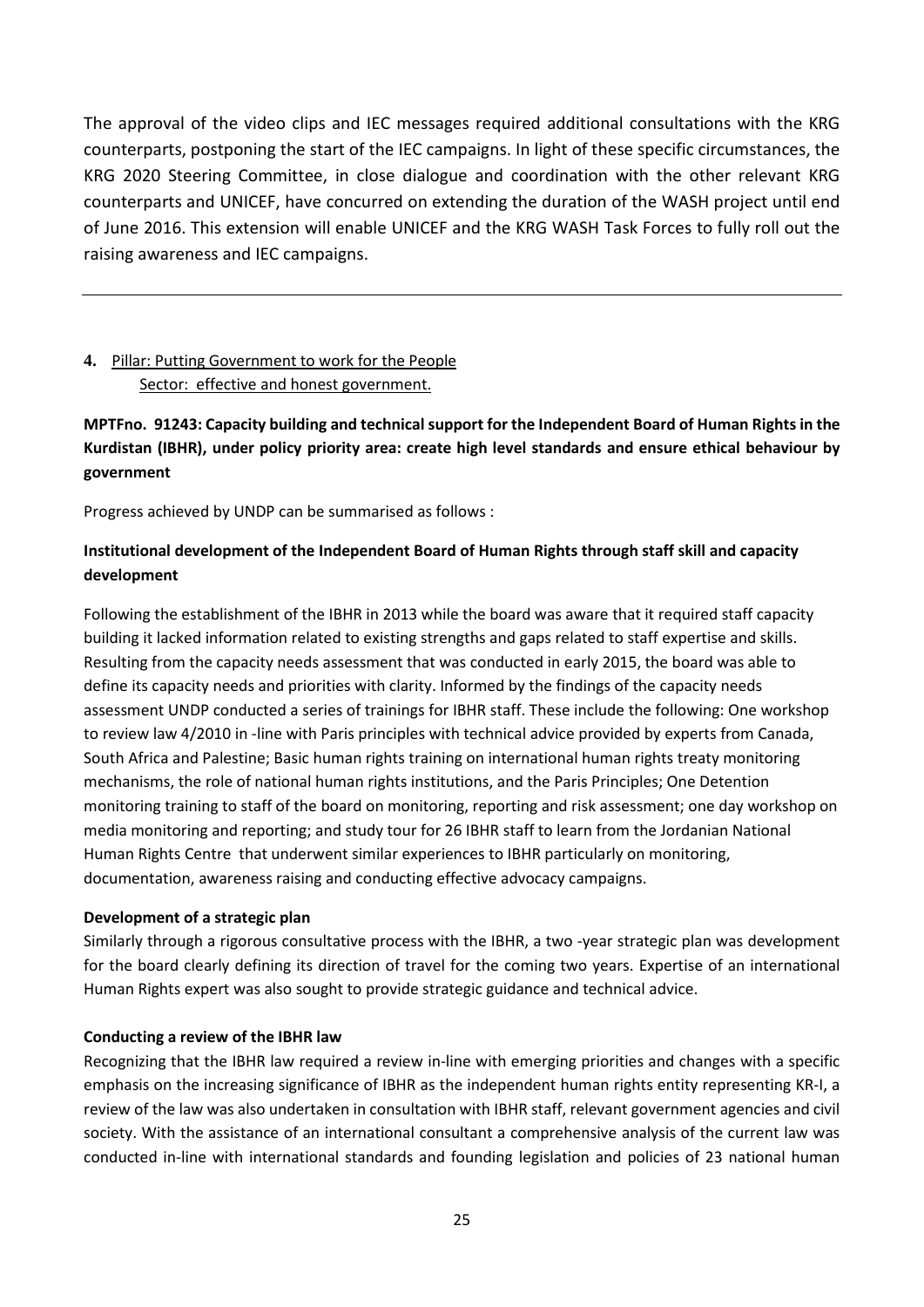rights institutions. A group of focal points were also identified to present the revised law feedback and review. The draft of the review law is ready for a final stakeholder consultation and review.

### **Initiative to develop collaborations with the Human Rights Commission in Baghdad**

A draft Memorandum of Understanding (MoU) was developed to discuss joint working modalities between the IBHR and the Human Rights Commission in Baghdad including to identify agreed reporting modalities from IBHR to contribute to Iraq's annual reporting to the International Human Rights Commission.

### **Awareness raising and advocacy to promote IBHR**

As result of series of advocacy and awareness raising activities undertaken under this joint cost-sharing project between UNDP - IBHR, IBHR is now well known and a recognised independent human rights entity representing the Kurdistan Region of Iraq. These advocacy and awareness raising activities include meetings with a range of relevant officials and agencies including judiciary, police, prosecutors and parliamentarians. Meetings were also held with the IBHR regional office and senior justice sector stakeholders from Dohuk and Erbil governorates on 19 March, 9 April and 16 August 2015 respectively.

# **Project activity review in-line with emerging priorities and changes**

IBHR constructively utilized the interim period covering the pending 2nd tranche, to conduct series of meetings with key personnel staff from the IBHR to review the project work plan activities, following a joint agreement in October, to conduct IBHR work plan review exercise. The rational for undertaking a review of the activity plan rests on the fact that the original activity plan for this project was developed before the establishment of the IBHR and since then many changes have taken place particularly related to emerging IBHR priorities and needs in the institutional and staff capacity development areas. For the work plan activity review exercise, assistant was also sought from the UNDP international consultant to provide technical advice and guidance. The revised work activity plan has been finalised as well as approval sought from the Director General of IBHR. All meetings related to activity work plan review exercise was planned in a way that did not incur costs and the International Consultant offered her time free of charge.

# **Efforts undertaken by UNDP during the interim period pending 2nd tranche payment to continue IBHR support to institutional development and staff capacity building by developing synergies through similar on- going projects**

During this period UNDP also promoted and supported IBHR engagement in UNDP efforts to provide legal assistance and protect refugees and IDPs living inside of camps from right violations such as SGBV. This has resulted in IBHR extending its services to displaced populations living inside of camps to assist with cases related to rights violations across six legal aid camps in Erbil, Dohuk and Slemani. Further, these efforts have provided the IBHR an opportunity to have their own representation in the camps and report information and raise concerns related to rights violations directly with relevant entities. To this end six IBHR staff members were assigned to assist with refugee and IDP rights related cases. Additionally IBHR representatives assisting inside the camps also participated in a five -day training during 29 November - 3 December 2015, aimed at strengthening their capacity and knowledge in monitoring, documentation and reporting human rights violations in the camps. Knowledge gained from this training complements proposed activities under the revised cost-sharing project activity plan / output 2. The training provided useful skills to IBHR staff to carry out their duties effectively and in -line with international standards.